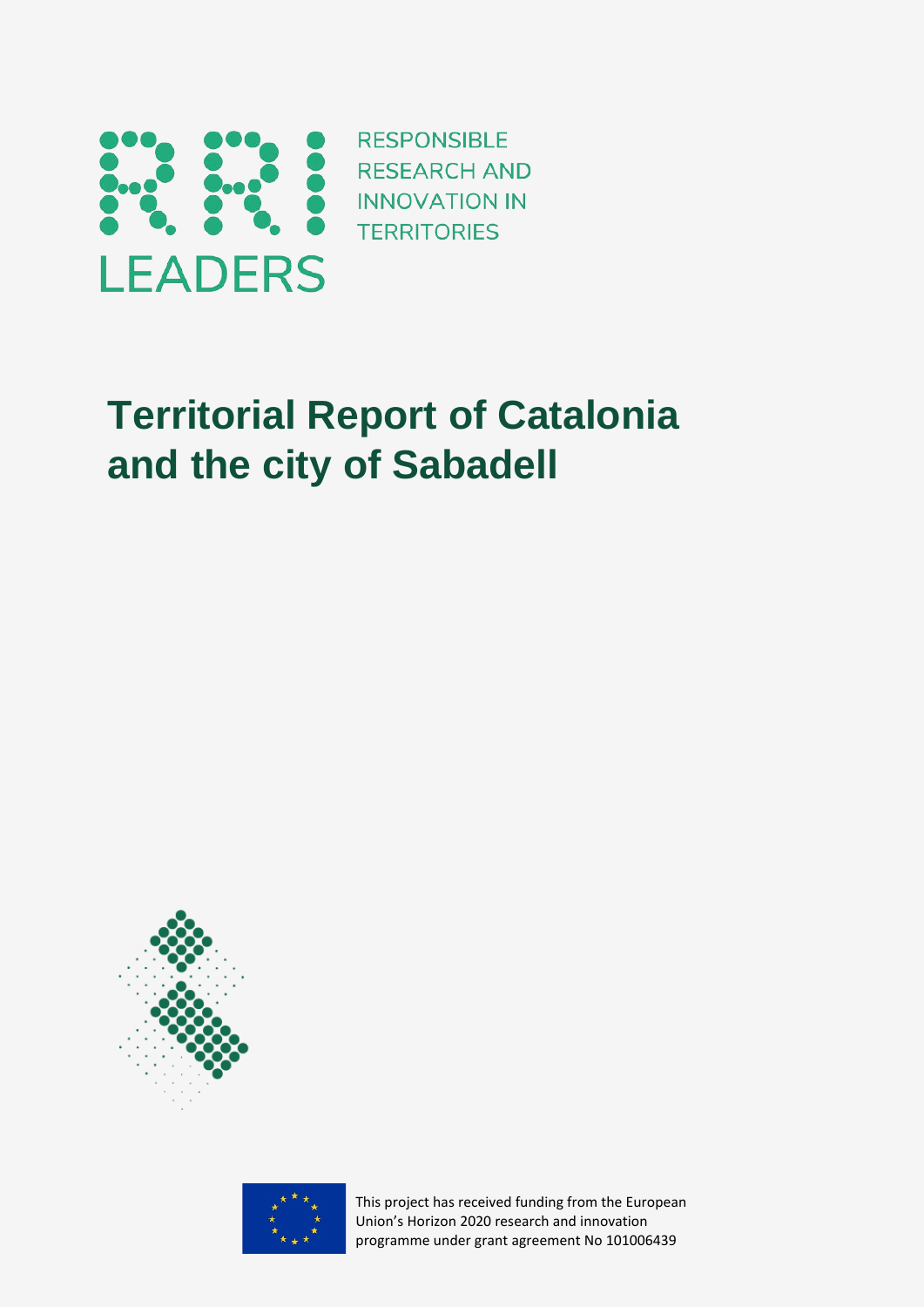

© RRI-Leaders 2021

Internal document.

This document has been produced within the framework of the RRI-LEADERS project, funded by the European Union's Horizon 2020 research and innovation programme, under grant agreement No 101006439.

Exclusion of liability: Any opinions and views expressed in this publication are the sole responsibility of the authors and do not necessarily represent the official position of the European Commission.



[www.rri-leaders.eu](http://www.rri-leaders.eu/)



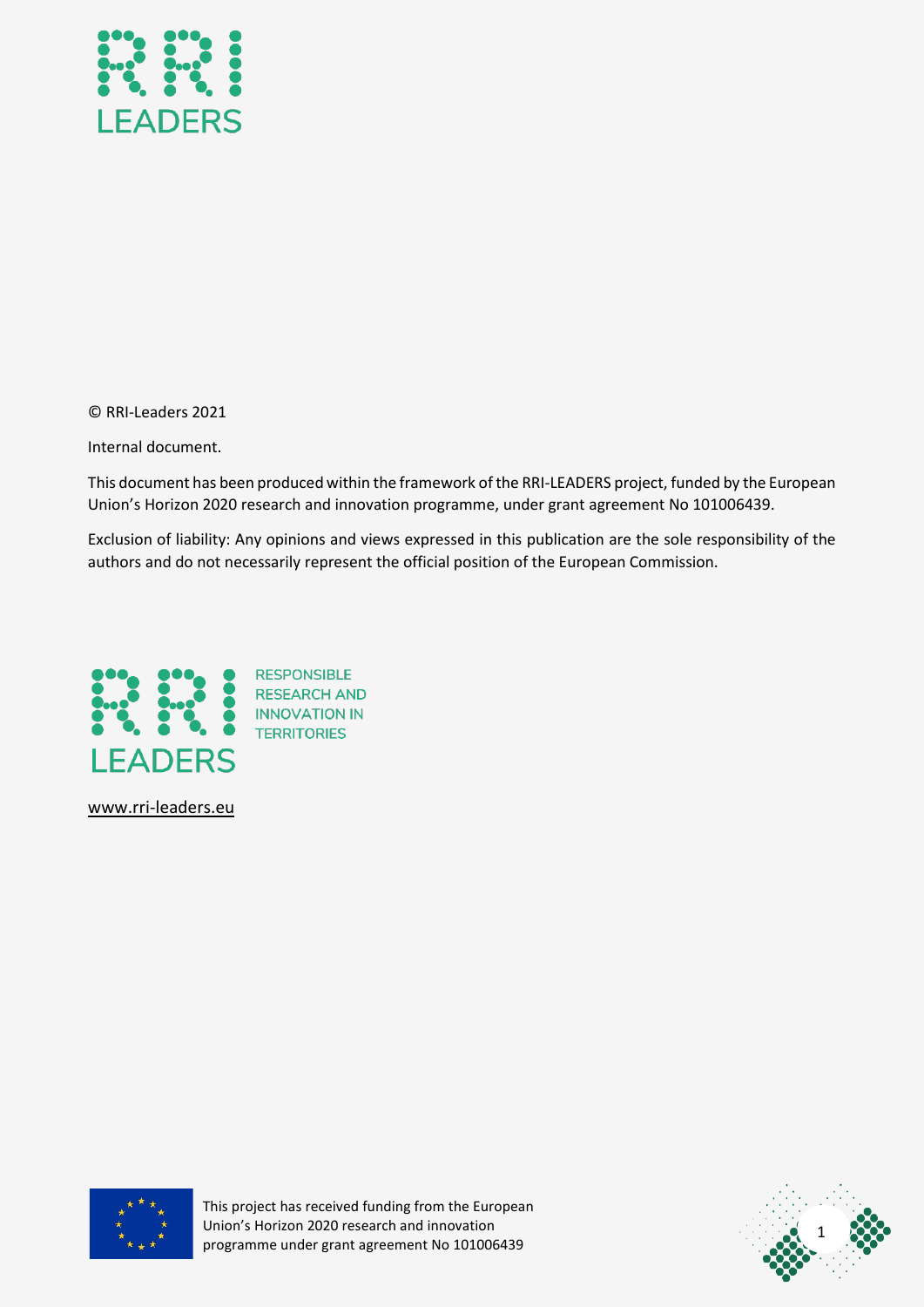

## Document revision history

| Version | Date       | Author/Contributor       | Revision                                                     |
|---------|------------|--------------------------|--------------------------------------------------------------|
|         | 18/05/2021 | Belén López, Paul Fenton |                                                              |
| 2       | 2/06/2021  |                          | Iolanda Repullo, Mònica Molina                               |
| 3       | 2/09/2021  |                          | Belén López, Laura Capell, Iolanda<br>Repullo, Mònica Molina |
|         |            |                          |                                                              |
|         |            |                          |                                                              |



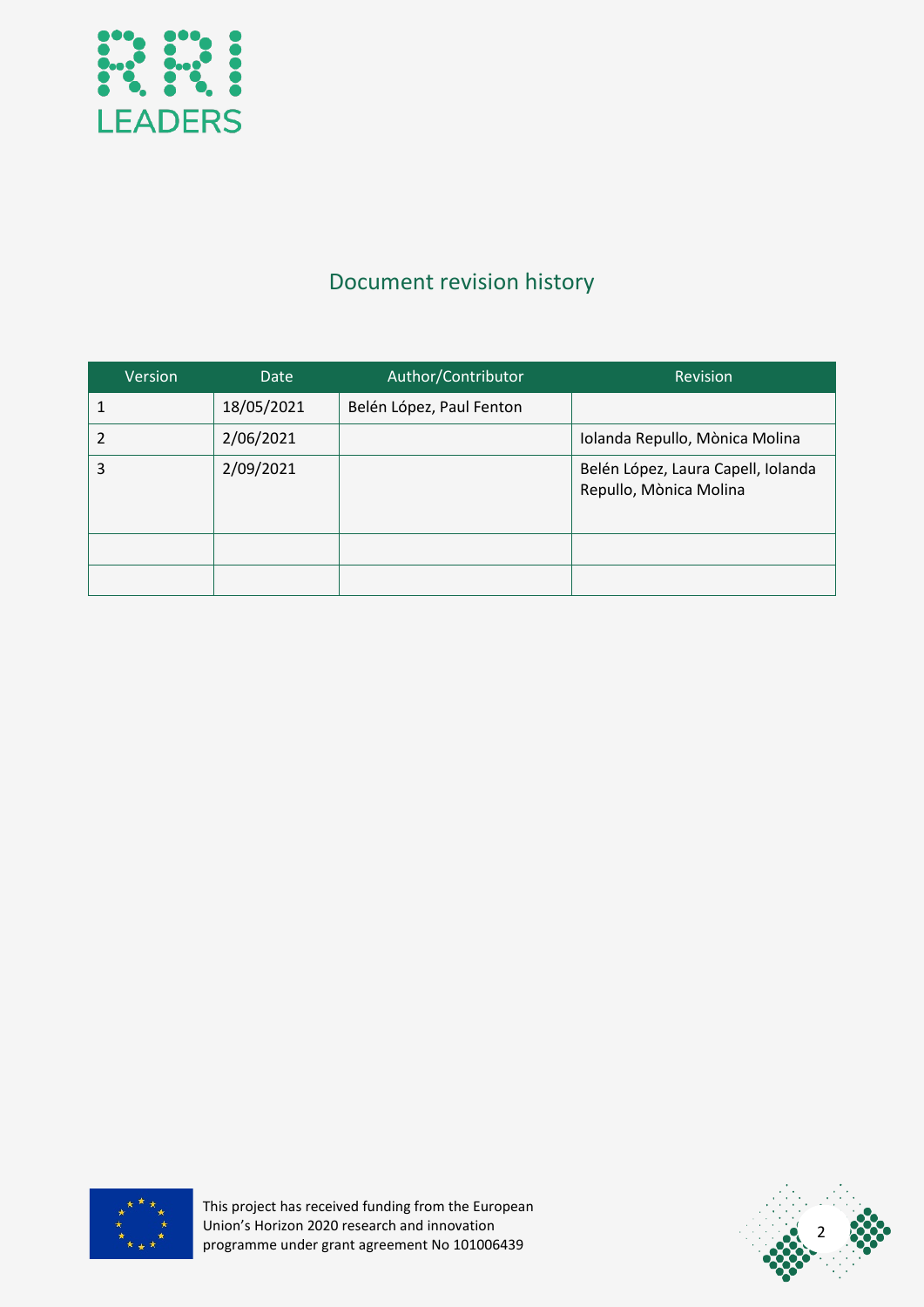

# **Contents**

| RRI keys and AIRR dimensions in Catalonia and Sabadell Smart Specialisation policies and initiatives 10 |  |
|---------------------------------------------------------------------------------------------------------|--|
|                                                                                                         |  |
|                                                                                                         |  |
|                                                                                                         |  |
|                                                                                                         |  |
|                                                                                                         |  |
|                                                                                                         |  |
|                                                                                                         |  |
|                                                                                                         |  |
| Discussion of the opportunities for the embeddedness of RRI-AIRR approach on existing                   |  |
| Discussion of the opportunities for the embeddedness of RRI-AIRR approach on the chosen policy          |  |
|                                                                                                         |  |
|                                                                                                         |  |
|                                                                                                         |  |
|                                                                                                         |  |
|                                                                                                         |  |



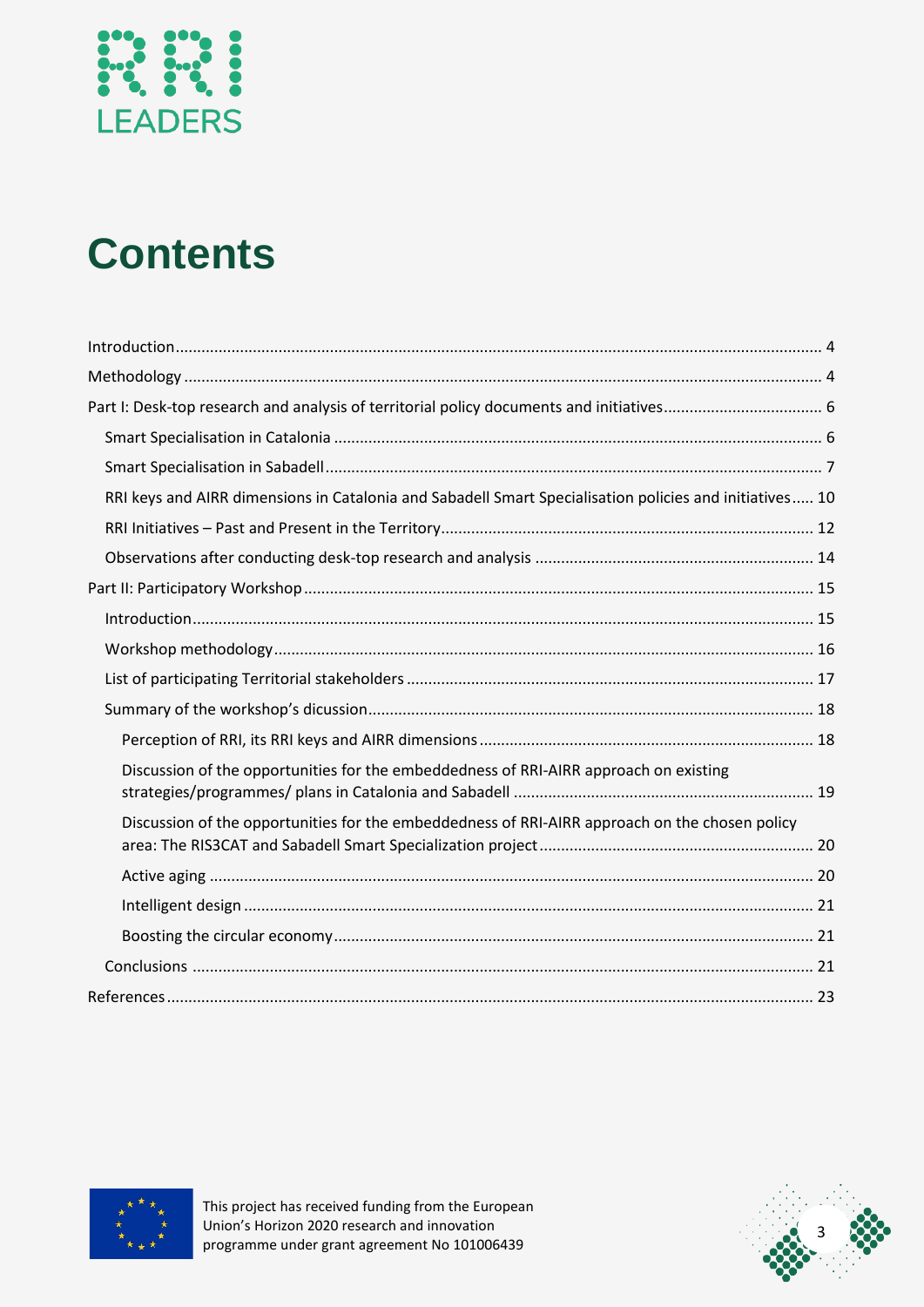

# <span id="page-4-0"></span>**Introduction**

The following report is a desk-top research production, giving an RRI-based overview of the relationships between and among Catalonia's stakeholders on the chosen policy areas for the city of -++++++++++Sabadell: Smart Specialisation in active ageing, circular economy and innovation in design, within the greater Catalonia context.

During the last years the Economic Development Agency of Sabadell Municipality has been engaged in the deployment of the Smart Specialization Strategy in Sabadell city, not only through the participation in a Territorial Specialization and Competitiveness Project (PECT), but also developing new projects focused on important industrial challenges like the Industrial Symbiosis. In this sense, our work at the RRI-LEADERS will be framed by the implementation of Smart Specialisation Strategies (RIS3) in our municipality.

Thus, our policy focus seeks to promote the territorial innovation ecosystem. It aims to generate a policy change at local level through the projects carried out by the Economic Agency of Sabadell Municipality.

To achieve this local policy change, all the projects will need to be considered through the RRI vision, especially those which are more sensible to societal challenges. Our aim is to integrate civil society/ final user to the territorial innovation ecosystem, improving its inclusiveness and alignment with societal challenges. The ongoing projects where RRI vision will be applied are focused on developing an active aging programme, a circular economy lab and a final user design and prototyping lab.

The report´s purpose is to synthesise the main actions and policy directions regards integrating RRI in current R&I&D policies so as to help the understanding of how and where the Catalan actors areas are – as a baseline – in constituting and shaping the territorial R&I ecosystem as the RRI-Leaders project develops.

Finally, this report is complemented with the findings obtained during the Participatory Workshop organised on July 15th, intended to explore **how the territorial stakeholders perceive responsibility in research and innovation as well as the RRI keys and AIRR dimensions and their relevance to the overall development policy of the territory in Catalonia and the city of Sabadell region**.

# <span id="page-4-1"></span>**Methodology**

This report is divided in two sections: (i) the first one consists of a desk-top research and analysis of the existing policy documents in the region of Catalonia and in the City of Sabadell regarding the presence of the RRI thematic keys and AIRR dimensions in Smart Specialisation; (ii) the second one consists of the findings obtained during the Participatory Workshop with different territorial stakeholders about their perception of RRI in general terms and its keys and AIRR dimensions and their application to the territorial Smart Specialisation policies.

The identified and analysed policy documents involving Smart Specialisation issues were:

- Strategy for the Smart Specialisation of Catalonia (RIS3CAT)
- *Specialisation and Territorial Competitiveness Project "Vallès Industrial"* (PECT Vallès Industrial)
- Project RELOS3: *From Regional to Local: Successful deployment of the Smart Specialisation Strategies*



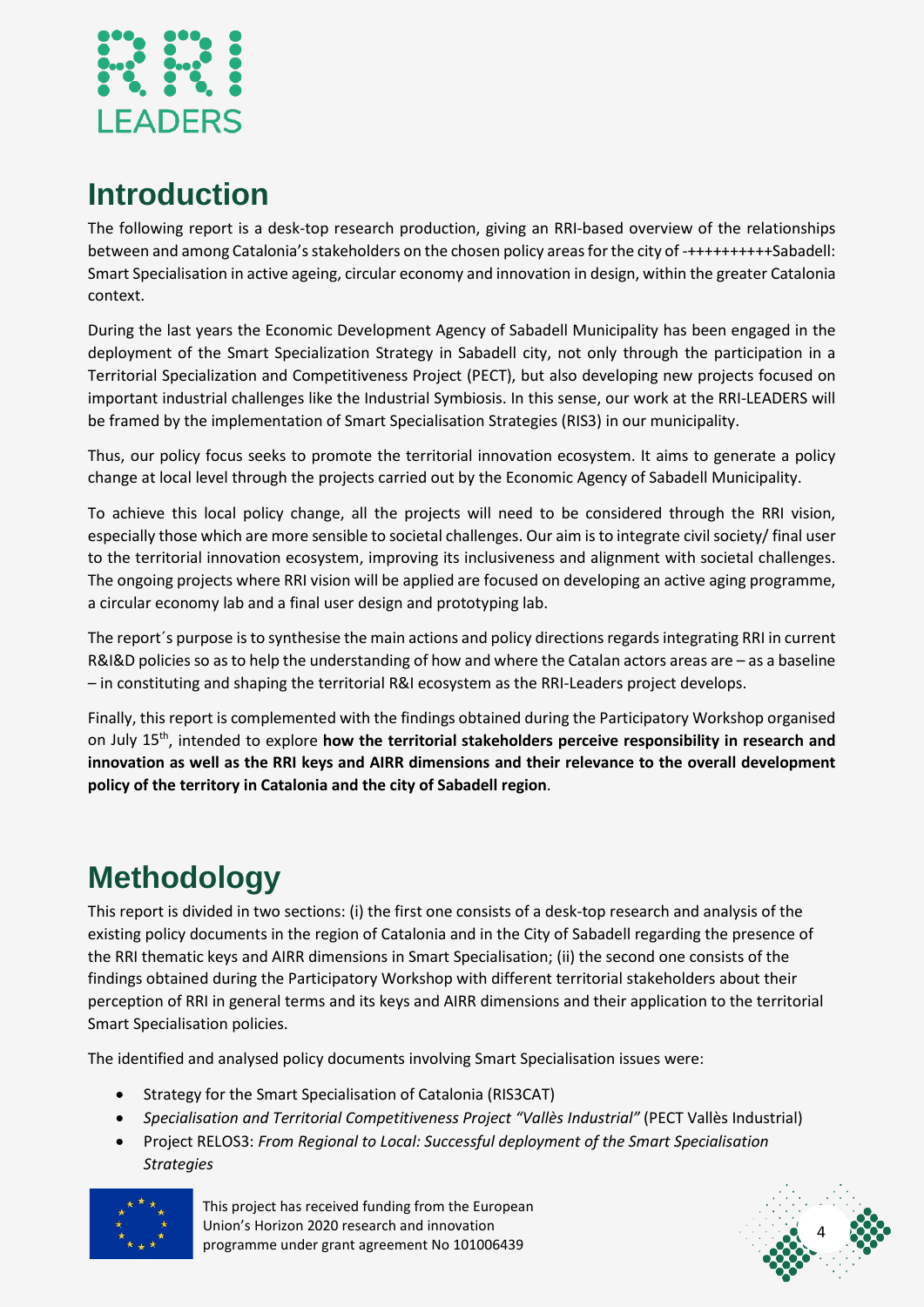

• Different past and current RRI initiatives and projects in the territory

The findings were summarised in a specific document provided in advance to the participants of the Participatory Workshop and constituted the basis for the discussions held, summed up at the last part of the present report.



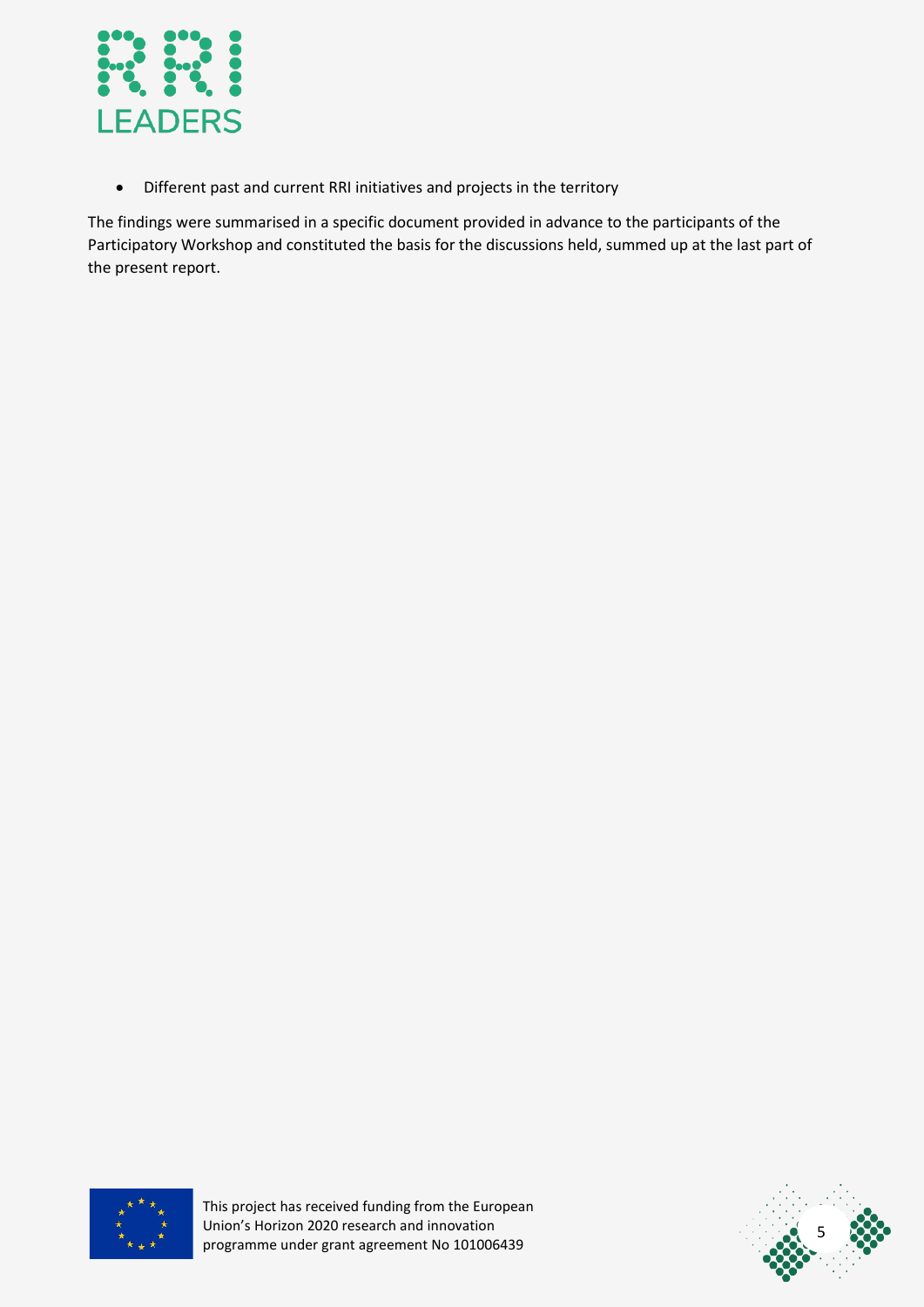

# <span id="page-6-0"></span>**Part I: Desk-top research and analysis of territorial policy documents and initiatives**

#### <span id="page-6-1"></span>Smart Specialisation in Catalonia

The European Commission requires Smart Specialisation to be the basis for investing in research and innovation, which are co-financed with European funds. The member states and regions have to detect their own potential and concentrate European funds in economic areas that truly have the capacity to transform their region.

Within this framework, the Catalan Government approved the Strategy for the Smart Specialisation of Catalonia (RIS3CAT)<sup>[1](#page-6-2)</sup>, aimed at ensuring that European Union co-financed research and innovation investments are turned into economic growth and jobs.

As stated in the website of Internal Market, Industry, Entrepreneurship and SMEs of the European Commission "RIS3CAT defines the framework within which the Catalan Government establishes research and innovation (R&I) actions and programmes over the 2014-2020 period and provides support for the generation and development of innovative projects. Moreover, the Digital Strategy of Catalonia for 2020 establishes the framework for investment and action in the ICT field.

"RIS3CAT establishes four strategic objectives:

- "To modernise the business fabric by improving the efficiency of production processes, internationalisation and the reorientation of consolidated sectors towards activities with greater added value.
- To promote new emerging economic activities through research and innovation to create and develop new market niches.
- To consolidate Catalonia as a European knowledge hub and link technological and creative capacities to existing and emerging sectors in the territory.
- To improve the overall Catalan innovation system, increasing the competitiveness of companies and steering public policies towards promotion of innovation, internationalisation and entrepreneurship."

The areas of activity are<sup>[2](#page-6-3)</sup>:

- Seven leading sectors of high significance and potential are identifiedas key drivers for economic recuperation and the redirecting of the Catalan economy towards a more rational, sustainable and inclusive growth model.
	- o Agrofood industries
	- o Energy and natural resources

<span id="page-6-3"></span><sup>&</sup>lt;sup>2</sup> [http://catalonia.com/newsletter\\_news/newsletter/issue6/ris3cat.jsp](http://catalonia.com/newsletter_news/newsletter/issue6/ris3cat.jsp)





<span id="page-6-2"></span><sup>&</sup>lt;sup>1</sup> [Research and Innovation Strategy for the Smart Specialization of Catalonia \(RIS3CAT\) -](https://ec.europa.eu/growth/tools-databases/regional-innovation-monitor/policy-document/research-and-innovation-strategy-smart-specialisation-catalonia-ris3cat) Internal Market, Industry, Entrepreneurship and SMEs - [European Commission \(europa.eu\)](https://ec.europa.eu/growth/tools-databases/regional-innovation-monitor/policy-document/research-and-innovation-strategy-smart-specialisation-catalonia-ris3cat)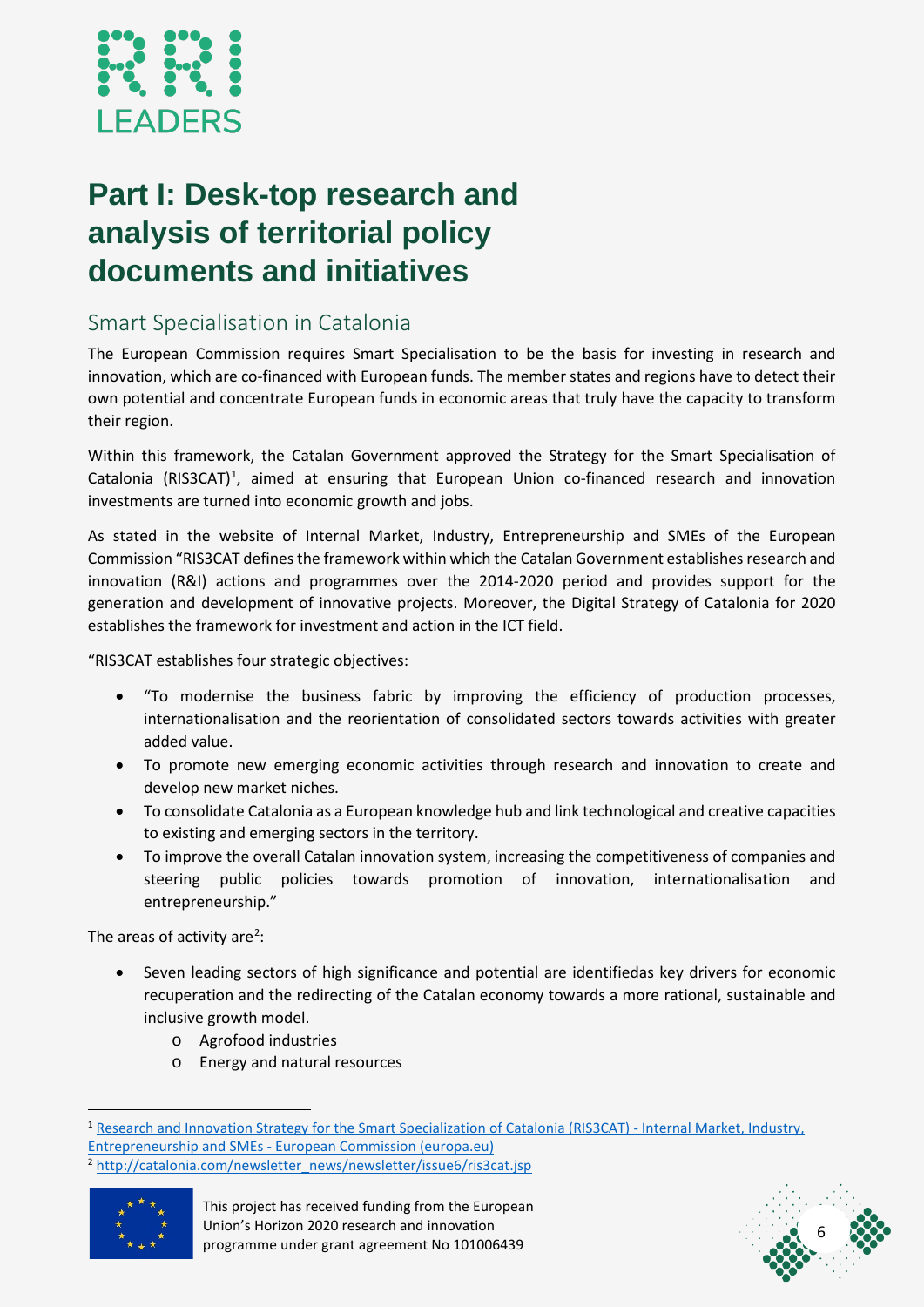

- o Industrial systems
- o Design based industries
- o Sustainable mobility
- o Health industries
- o Experience-based industries
- New economic opportunities in emerging areas, arising out of technological capacities and synergies between related sectorial ambits
- Transversal facilitating technologies that transform the productive ecosystem.
	- o ICT (with microelectronics and Nano electronics)
	- o Nanotechnology
	- o Photonics
	- o Advanced materials
	- o Biotechnology
	- o Advanced manufacturing technologies
- Improvement of the innovation ecosystem and strengthening of companies' competitiveness towards boosting innovation, internationalisation and entrepreneurship.

RIS3CAT for the programming period 2021-2027 promotes shared research and innovation agendas that contribute to greening the economy, improving people's quality of life, enhancing the industrial transition and transforming production and consumption models to make them more sustainable and inclusive<sup>[3](#page-7-1)</sup>.

#### <span id="page-7-0"></span>Smart Specialisation in Sabadell

Sabadell has a high potential for innovation and technological advancement owing to its important industrial fabric and business tradition, complemented by the presence of reference R&D institutions and universities and a strong business ecosystem and organisations<sup>[4](#page-7-2)</sup>.

The City Council has been a key agent in the promotion of local innovation, developing different innovation strategies and participating in several projects in this regard. It is also recognised as an innovation agent by the Government of Catalonia.

Sabadell is now leading a project in the framework of the RIS3CAT instrument**:** *Specialisation and Territorial Competitiveness Project "Vallès Industrial"* **(PECT Vallès Industrial)**, which "aims to promote this territory as a reference in the specialisation domain of industrial systems and to become a centre for innovation and design in this field. To this end, the city council is collaborating with several agents from the local and regional innovation ecosystem, such as universities, business associations, technological centres and other municipalities. It also maintains an active collaboration with the General Directorate for Economic Promotion, Competition and Regulation (GDEPCR) belonging to the Ministry of the Vice-presidency and of the Economy and Finance of the Government of Catalonia. The GDEPCR is responsible for the coordination of the Research and Innovation Strategy for the Smart Specialisation of Catalonia (hereafter, RIS3CAT)."

The themes addressed are:

<span id="page-7-2"></span><sup>&</sup>lt;sup>4</sup> [RELOS3\\_ACTION\\_PLAN\\_SABADELL\\_eng\\_revisio\\_FINAL\\_DEF.pdf \(interregeurope.eu\)](https://www.interregeurope.eu/fileadmin/user_upload/tx_tevprojects/library/file_1612451809.pdf)





<span id="page-7-1"></span><sup>&</sup>lt;sup>3</sup> RIS3CAT 2021-2027 and transformative innovation policy - Tatiana Fernández and Alberto Pezzi - EAPC blog [\(gencat.cat\)](https://eapc.blog.gencat.cat/2020/05/26/ris3cat-2021-2027-and-transformative-innovation-policy-tatiana-fernandez-and-alberto-pezzi/)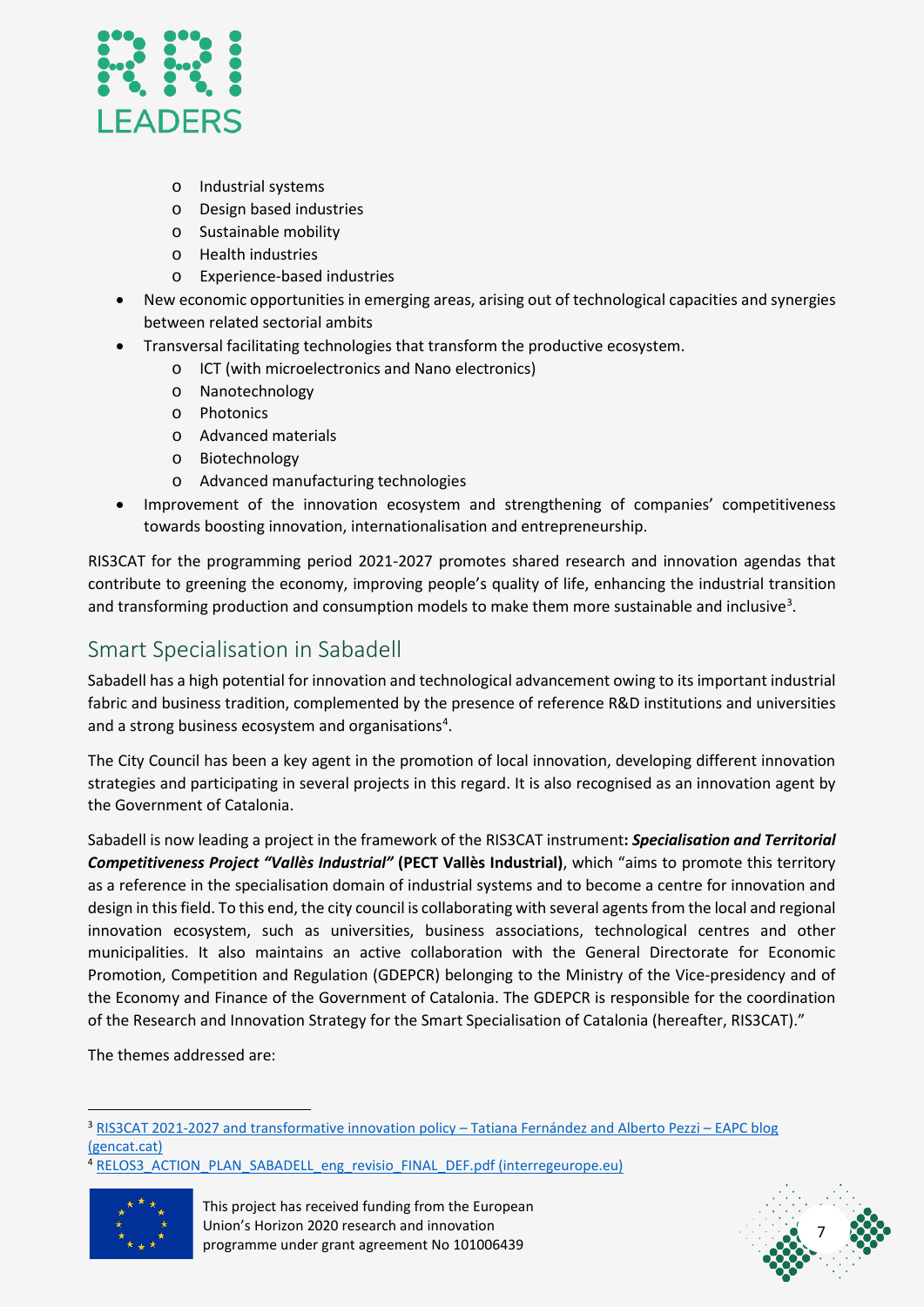

• **Intelligent design** applied to industry, design and innovation applied to industrial and auxiliary SMEs. Construction of a centre for design and innovation.

• **Active ageing**: Improving the aging and health of the elderly population. Creation of a space and a methodology for capturing the needs of the population over 60 and transforming it into business opportunities.

• Boosting the **circular economy** in industrial systems:

o Promote circular economy actions to improve the competitiveness of the business fabric of the territory.

o Improve resource efficiency, reduce costs and promote synergies between companies through the exchange of materials, energy and water.

At the same time, Sabadell leads a project in the framework of Interreg EU calls, **"RELOS3[5](#page-8-0) : From Regional to Local: Successful deployment of the Smart Specialisation Strategies"** which seeks to implement regional Smart Specialisation Strategies (RIS3) in a local context by actively involving local authorities, innovation agents and companies. The local level is often overlooked, but it is crucial to involve local ecosystem in innovation strategies. Being part of RELOS3 Interreg Europe network has allowed Sabadell to identify good practices developed by other partners, which have been translated to the Catalan context:

- "Implementing the Entrepreneurial Discovery Process in practice": The Maltese GP shows how they modified their original RIS3, mostly a top-down approach, to one involving fourth helix representatives (government, academia, private and civil society). They set up structures and systems to stimulate, guide and drive the Entrepreneurial Discovery Process at national level

- "Multilevel Governance in RIS3 Basque Country": The Basque Country GP points to the importance of involving different departments of the regional government in the design and implementation of the RIS3. Moreover, it shows how the inclusion of the local scale in the RIS3 helps to reach agents that might otherwise be left out of the specialisation process (such as SMEs or small business associations). Finally, the Basque Country RIS3 features a key figure, the facilitators, agents that activate the collaboration process. RELOS3 action plan has two goals:

- firstly, to address issues of governance among the regional and local authorities currently involved in the deployment of the selected policy instrument;
- secondly, to improve the participation of agents in the local (subregional) innovation ecosystems in the process of regional Smart Specialisation, improving the interplay between regional and local innovation processes.

The Plan identified four key challenges in the involvement of the local level in the RIS3 related to the identified weaknesses of the RIS3CAT policy instrument.

- The need to demonstrate the key role of the local level in the implementation of the RIS3
- The analysis of the collaboration mechanisms between the different agents involved in the specialisation and innovation processes

<span id="page-8-0"></span><sup>5</sup> [RELOS3 | Interreg Europe](https://www.interregeurope.eu/relos3/)



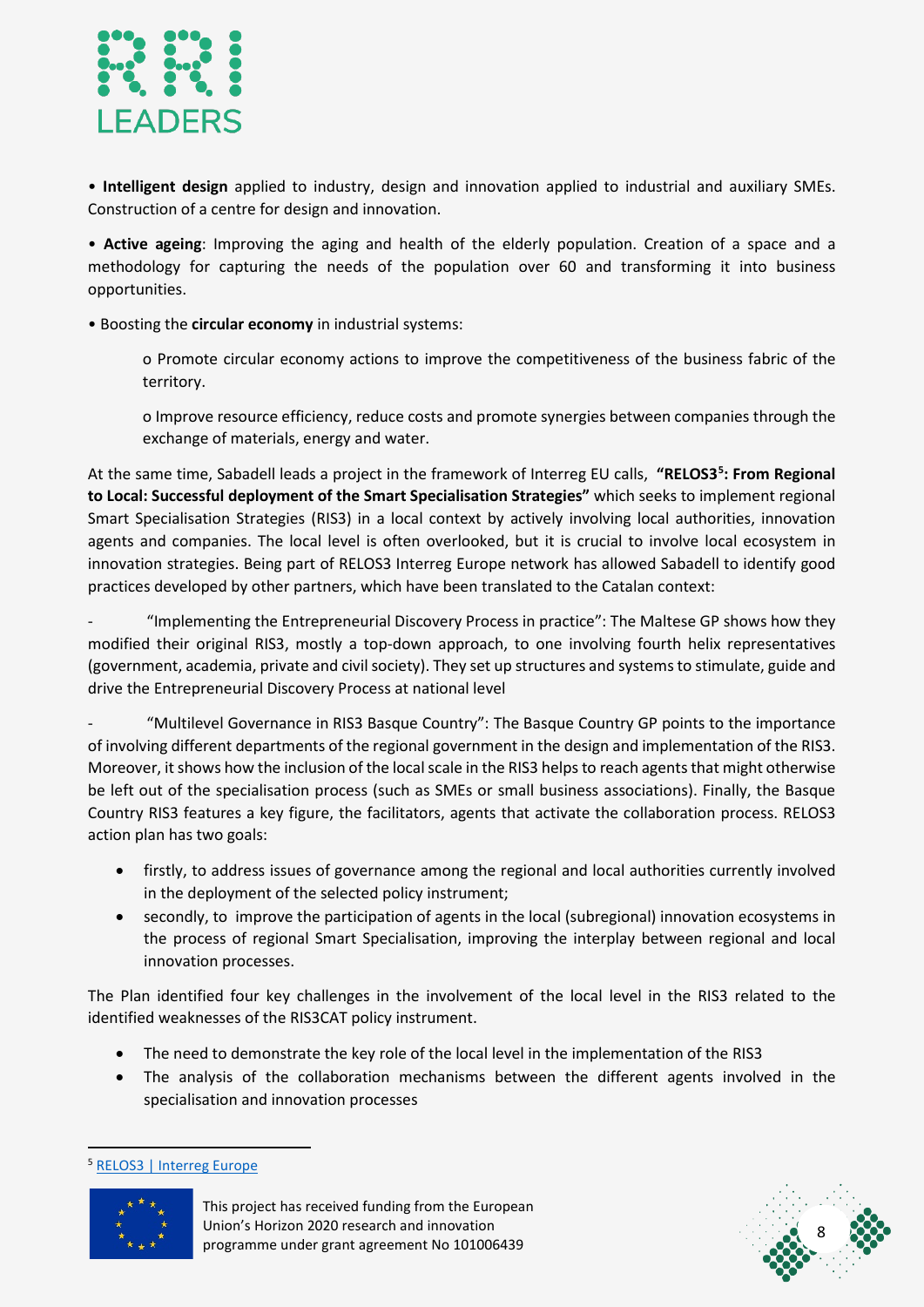

- How to involve R&D agents in local innovation ecosystems
- How to engage regional and local administrations in order to recognise the potential of the local level in the RIS3

In particular, the Plan pointed to specific improvement aspects identified in the RIS3CAT instrument (as shown in the table below), which related to a) governance issues (among the managing agents of RIS3CAT project calls and the different developed instruments under which innovation-related projects are being implemented); b) to the sustainability of the cooperation of the triple and quadruple helix in innovation and specialisation projects, c) more specifically the participation of the private sector.

| <b>General Local Level</b><br><b>Involvement in RIS3</b>                                                                                                                                                                                                                                                                                                                                                                                                                                                                                                                                                                                                                                                                                   | <b>Quadruple Helix Sustainability</b>                                                                                                                                                                                                                                                                                                                                                                                                                                                                                                                                                                                                     | <b>Private Sector Support Options</b><br>for RIS3 Deployment                                                                                                                                                                                                                                                                                                                                                                                                                                                                                                                                                                                                                                                                                                       |  |
|--------------------------------------------------------------------------------------------------------------------------------------------------------------------------------------------------------------------------------------------------------------------------------------------------------------------------------------------------------------------------------------------------------------------------------------------------------------------------------------------------------------------------------------------------------------------------------------------------------------------------------------------------------------------------------------------------------------------------------------------|-------------------------------------------------------------------------------------------------------------------------------------------------------------------------------------------------------------------------------------------------------------------------------------------------------------------------------------------------------------------------------------------------------------------------------------------------------------------------------------------------------------------------------------------------------------------------------------------------------------------------------------------|--------------------------------------------------------------------------------------------------------------------------------------------------------------------------------------------------------------------------------------------------------------------------------------------------------------------------------------------------------------------------------------------------------------------------------------------------------------------------------------------------------------------------------------------------------------------------------------------------------------------------------------------------------------------------------------------------------------------------------------------------------------------|--|
| Involving local<br>$\bullet$<br>governments is always<br>recommended, since they<br>are close to their<br>businesses and civil<br>society<br>Have good communication<br>$\bullet$<br>and dissemination<br>involving all quadruple-<br>helix stakeholders in the<br>decision-making process<br>(to develop programmes,<br>tools, indicators)<br>Entities should be able to<br>$\bullet$<br>"say no" to projects<br>emerging from the RIS3<br>strategy, when they do<br>not match respective RIS3<br>key areas<br>Flexibility should be<br>$\bullet$<br>provided for including<br>"out of the box" initiatives<br>Inter-departmental<br>$\bullet$<br>coordination among<br>managing agents of<br>projects calls is key for<br>implementation | The role of facilitators is<br>$\bullet$<br>key for helping<br>stakeholders to work<br>together. Facilitators<br>should be independent<br>entities capable of<br>connecting with each<br>other the different<br>quadruple-helix agents, as<br>well as facilitating/guiding<br>collaborations<br>Motivation is the only way<br>to involve and innovate.<br>The policy should<br>integrate different<br>challenges and interests.<br>The experimental design<br>of public policies opens up<br>a dialogue with the city's<br>needs and challenges.<br>The local level is where<br>$\bullet$<br>RIS3 is best at developing<br>collaboration. | Start-ups: give support to<br>$\bullet$<br>extend their knowledge<br>base, realising the time<br>they need to grow and<br>succeed<br>Critical to identify the<br>most central node in<br>target activity<br>Large companies might<br>want to work with start-<br>ups and cooperate with<br>them (in a stable<br>framework)<br>Start-ups and<br>entrepreneurs: how do we<br>transform a person with<br>an idea into an<br>entrepreneur?<br>Training, planning,<br>$\bullet$<br>identifying the target<br>consumer for each new<br>product/service<br>The public sector expects<br>$\bullet$<br>to reach a broad<br>community of potential<br>entrepreneurs. To do so, it<br>must connect with existing<br>initiatives and deploy a<br>stable operating<br>framework |  |

Based on these observations, a model for more efficient RIS3CAT governance and for improving the sustainability of quadruple-helix collaboration was developed, offering some space for a bit more integration of the RRI keys of public engagement and governance, in concrete:

- By involving a wider range of stakeholders
- By improving the current knowledge and information exchanges amongst them



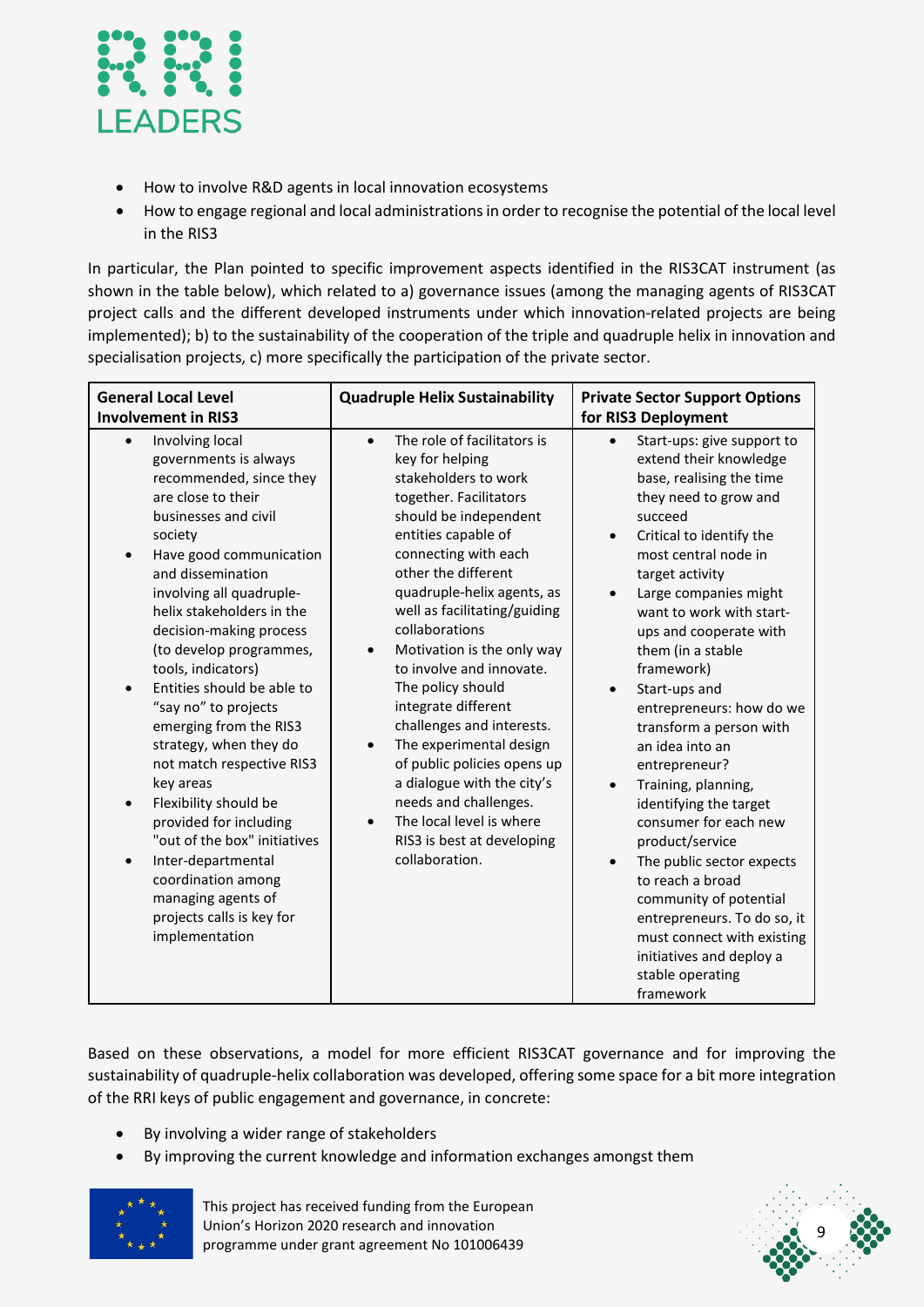

- By reinforcing the engagement of other public administrations
- By setting up and engaging the stakeholders in consultative mechanisms
- By improving communication of the RIS3CAT's impacts on the local economy so as to create more opportunities for synergies between existing local projects and initiatives

Nowadays, the ambition is to capitalise on the work already accomplished through both projects with regard to smart specialisation in the territory, by leveraging the specific advantage of the local authority to address the existing challenges within its territory and act as a bridge between society and science. Likewise, to learn about and adopt methodologies to enable building stronger ties between societal challenges identified in the territory, and the way in which research and industry could give an answer to them. The quadruple helix approach would be reinforced and also the chances to speed up the process of territorial specialisation and thus achieve a positive impact in terms of economic development.

## <span id="page-10-0"></span>RRI keys and AIRR dimensions in Catalonia and Sabadell Smart Specialisation policies and initiatives

The spirit of RRI is deeply integrated in RIS3CAT and in Sabadell Smart Specialisation project RELOS3, following the EU policy developments. However, as mentioned in the SEERRI project report "Mapping RRI Dimensions and Sustainability into Regional Development Policies and Urban Planning Instruments", RRI practical implementation is problematic, due to the complexity of the concept itself and the lack of awareness on RRI among private companies, though they have undertaken activities compatible with RRI like sustainable innovation, participatory design, open innovation, stakeholder dialogues, scenario development, circular economy, etc.<sup>6</sup> In this sense, efforts in disseminating and creating awareness of the benefits of the RRI keys and AIRR dimensions should be done by public administrations. Even our current project, RRI-LEADERS, can contribute a lot.

RIS3CAT defines priorities in line with RRI governance, public engagement, open access and sustainability. It foresees participation and quadruple-helix collaboration, to be put in place by instrument such as RIS3CAT Communities or Projects of Territorial Specialisation and Competitivity (PECT). Not only is the public sphere taking care of the RRI governance, but also cluster organisations and other local organisations, especially through the implementation of EU and non-EU projects focused on all RRI thematic keys, as well as through the establishment of institutional representatives for addressing gender equality, open access and ethics<sup>[7](#page-10-2)</sup>. These last two, though, are still insufficiently included into regional development policies and urban planning instruments.

6

<span id="page-10-2"></span>https://www.researchgate.net/publication/343003661\_Mapping\_RRI\_Dimensions\_and\_Sustainability\_into\_Regional Development\_Policies\_and\_Urban\_Planning\_Instruments





<span id="page-10-1"></span>https://www.researchgate.net/publication/343003661\_Mapping\_RRI\_Dimensions\_and\_Sustainability\_into\_Regional Development\_Policies\_and\_Urban\_Planning\_Instruments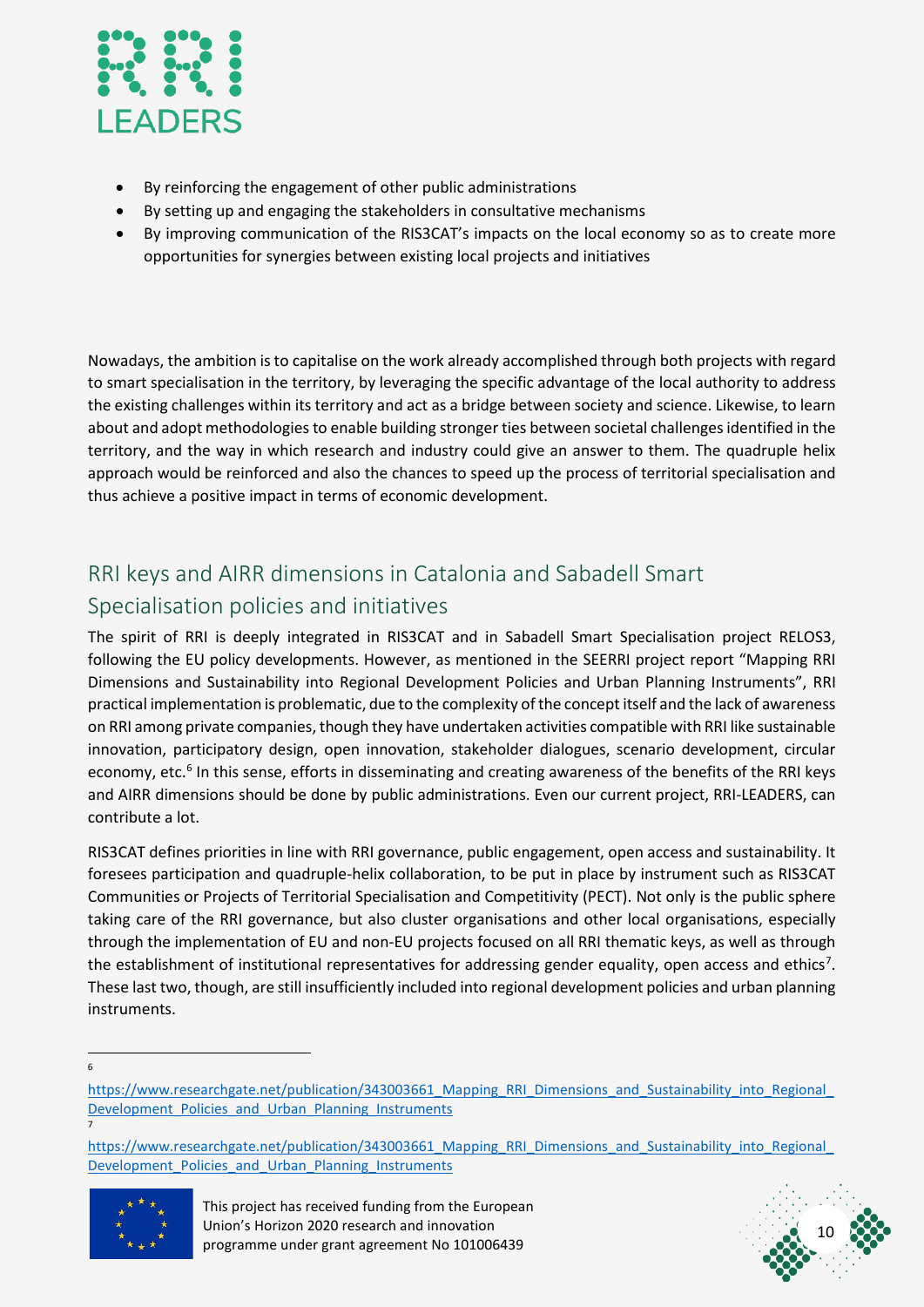

In accordance with the conclusions of the SEERRI project report, the most critical dimensions of RRI to be included in Smart Specialisation in territorial development policies and urban planning instruments are ethics and open access. The RRI dimension of ethics has been already included in labour directives and guidelines, but it could be expanded also to other fields. For instance, public authorities, cluster organisations and private companies could try to include specifically ethical standards in their development policies and instruments, also by developing targeted awareness/social marketing campaigns.

Open access is mainly seen as transparency and openness in public processes (i.e., to request information) and in publication of specific policies (i.e., through online portals or open platforms to access spatial planning documents or other public policies). In this sense, open access should be also included as a priority in the next RIS3. Transparency mostly applies to public authorities, which are often obliged by national or regional laws to publish in open access documents and procedures, and to make the general public aware of decisions on urban planning and territorial development. On the other hand, open access is still a thorny issue, especially in the private sector, mainly for intellectual property considerations.

Citizens and all the relevant actors should be involved during all the processes, from the elaboration to the approval and also during the implementation and monitoring of plans and development policies, in order to guarantee the acceptability of the choices being made and also to obtain more concrete results in the achievement of the planning objectives. Moreover, the co-creation in the first phases ensures that different perspectives are included, aligning the outcomes to the values, needs and expectations of the whole society.

Gender equality is compulsory by law and has, thus, been addressed. However, including gender equality in development and territorial policies has not been fully exploited yet, due to the fact that society is becoming more and more diversified, with divergent interests that often entail conflicts between different user groups.

Targeted development policies are already addressing science education as their main objective; moreover, training activities and learning programmes on RRI principles (i.e., mainly on gender equality, public engagement and sustainability) are widespread practices. However, an accurate and targeted planning and design is often required in order to provide dedicated spaces and infrastructure for innovative science education (e.g., Science Parks, Scientific and Technical Pole, public university campuses, research centres), to also improve the quality of the educational and training spaces and the provision of technologies and infrastructures for the scientific research and education.

Indeed, schools and universities can create learning contexts based on real challenges in society by promoting local, national and international alliances which involve different actors (companies, NGOs, public entities, etc.). These alliances can offer students the chance to take actions for sustainable development that lead them to question and change their vision of the world and prepare them for disruptive thinking, the collaborative creation of new knowledge and thus take well-grounded decisions and play active roles both locally and globally to deal with the global challenges and contribute to building a sustainable future.

Regarding the AIRR dimensions they are incorporated in RIS3CAT in the following way:

• **Anticipation**, via the incorporation of forward-looking exercises: RIS3CAT is a transformative R&D agenda geared at building a more sustainable, inclusive future, and therefore it must anticipate the impacts of economic, social and environmental actions.



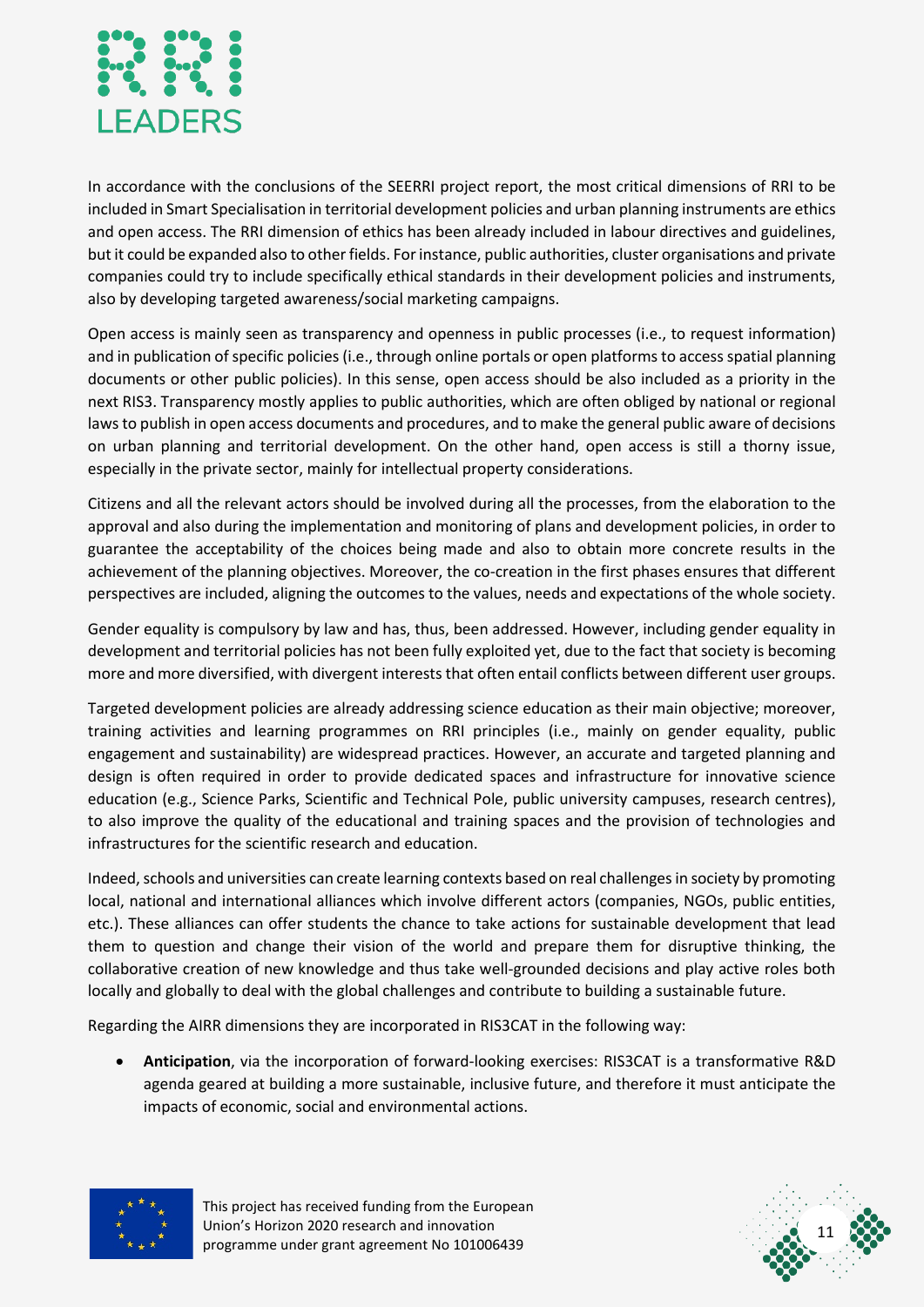

- **Reflexivity**: RIS3CAT is not a linear agenda since it has to entail constant learning and reflection on the potential economic, social and environmental impacts of its actions. This could be done by formulating alternative future scenarios and analysing crucial factors for the different pathways.
- **Inclusion**: RIS3CAT promotes participative governance systems in which citizens are engaged alongside public administrations, universities and companies.
- **Responsiveness**: The processes promoted by RIS3CAT should be legitimate and reflect society's interests and needs, and therefore they should be promoted by political institutions and civil-society organisations that represent citizens.<sup>[8](#page-12-1)</sup>

### <span id="page-12-0"></span>RRI Initiatives – Past and Present in the Territory

The following section presents an indicative range of RRI-related projects that have been carried out in Catalonia since the FP7 and H2020 Programmes. While certainly not exhaustive, it does reflect the extent of RRI-focused activities that have been carried out by the 12 public and private universities, research centres, public authorities, private sector, Catalan Clusters, etc. It shows the strong public-private cooperation, which is a strong element in the Catalan R&D ecosystem, revealing to what extent the triple helix system is consolidated structurally and where the RRI framework is still mostly a work-in-progress at the 4H level. In the sense of citizen's participation and co-creation, this is still rather under-developed, and even more true regards people's empowerment and participation in citizen science projects, despite the many successes below.

- 1. [RRI-Tools](https://rri-tools.eu/)<sup>[9](#page-12-2)</sup>. A project led by the **Fundació La [Caixa](https://fundacionlacaixa.org/en/)** and [IRISCaixa,](https://www.irsicaixa.es/en) a health research institute jointly created with the Catalan Government. It brought together four foundations, ten science centres, four universities and research centres, a science shop, a chamber of commerce and a technological partner, plus six related European networks of the EU project.
- 2. IRISCaixa is also involved in the projec[t LIVING INNOVATION](https://www.living-innovation.net/explore) $^{10}$  $^{10}$  $^{10}$  Implementing RRI through co-creation of smart futures with industry and citizens, where major ICT industry leaders unite forces to co-create more responsible approaches to innovation.
- 3.  $GRACE<sup>11</sup>$  $GRACE<sup>11</sup>$  $GRACE<sup>11</sup>$  $GRACE<sup>11</sup>$  (Grounding RRI Actions to Achieve Institutional Changes in European Research Funding and Performing Organisations), with AGAUR as Partner. The project's mission is "To develop a set of specific Grounding Actions in six research performing and funding organisations… These actions will be the basis for the development of a tailored 8-year RRI Roadmap within these organisations to ensure its sustainability and full implementation over the long-term."
- 4. [HEIRRI](https://heirri.eu/)<sup>12</sup>, Higher Education Institutions and Responsible Research and Innovation), with the Catalan network of universities as Partner (Associació Catalana d'Universitats Públiques, ACUP) has the objective of starting "The integration of RRI within the formal and informal education of future scientists, engineers and other professionals involved in the R+D+i process".
- 5. TRANSFOR $M^{13}$  The aim of [TRANSFORM](https://www.transform-project.eu/tag/citizen-science/) is to contribute to Catalonia's transition to a more competitive, sustainable and inclusive economic model (focusing on waste management). The Catalan cluster is

<span id="page-12-6"></span><sup>13</sup> citizen science Archives - [TRANSFORM \(transform-project.eu\)](https://www.transform-project.eu/tag/citizen-science/)





<span id="page-12-1"></span><sup>8</sup> [https://seerri.eu/wp-content/uploads/2021/02/deliverable\\_maquetacion\\_V3.pdf](https://seerri.eu/wp-content/uploads/2021/02/deliverable_maquetacion_V3.pdf)

<span id="page-12-2"></span><sup>9</sup> Home Page - [RRI Tools \(rri-tools.eu\)](https://rri-tools.eu/)

<span id="page-12-3"></span><sup>10</sup> Livin - [Virtual Community Platform \(living-innovation.net\)](https://www.living-innovation.net/explore)

<span id="page-12-4"></span><sup>11</sup> Homepage – [GRACE \(grace-rri.eu\)](http://grace-rri.eu/)

<span id="page-12-5"></span><sup>12</sup> <https://heirri.eu/>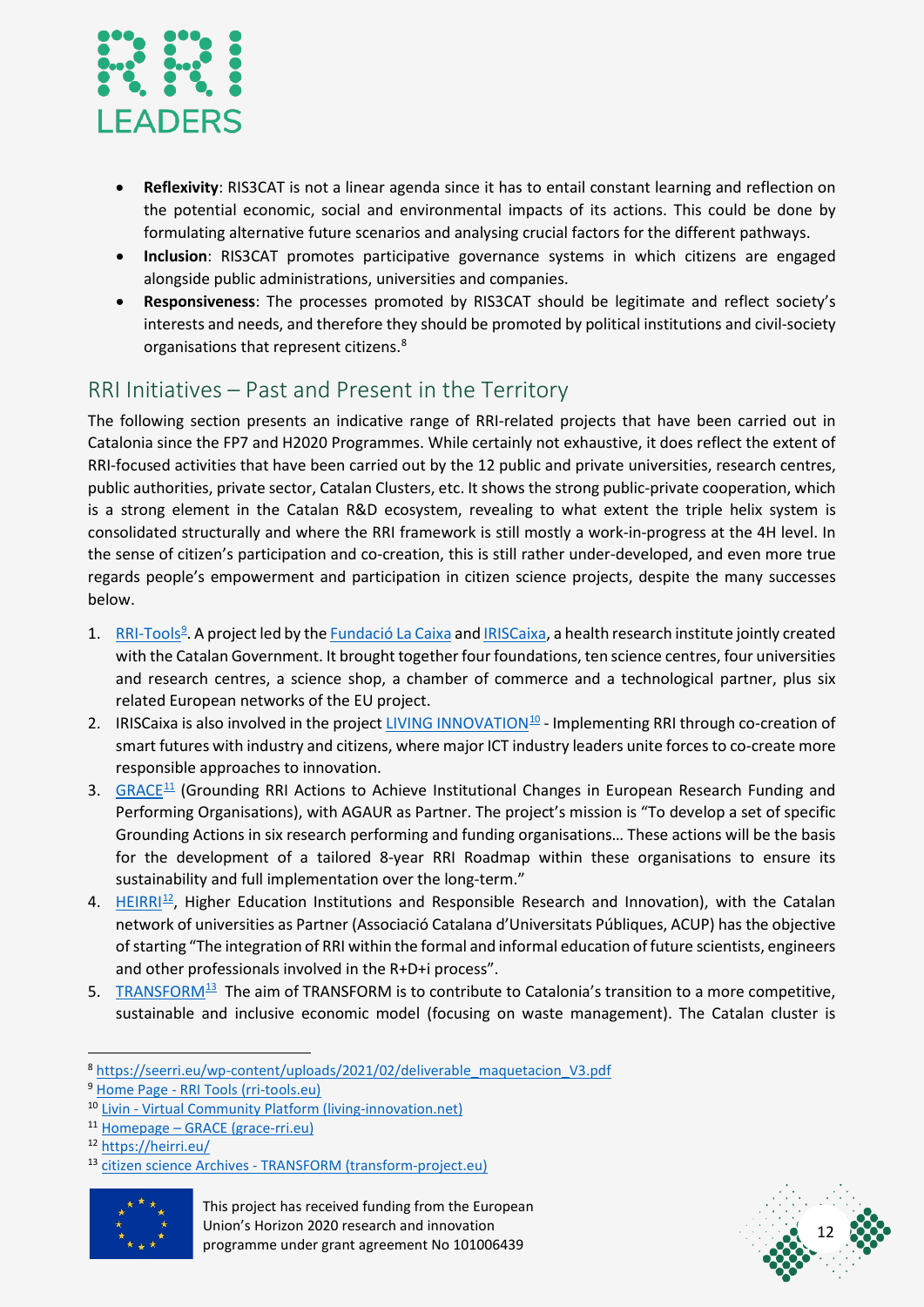

working towards transforming the projects from the triple to the quadruple helix, incorporating citizen science as a means of integrating RRI into Catalonia's RIS3CAT 2021-2027, its instruments and the actors of the Catalan R&I ecosystem. The pilot projects chosen by the Catalan cluster are already developing or planning to develop innovative participatory strategies. The Catalan cluster will deepen this perspective using two approaches:

- Co-creation process of innovative citizen science tools: various agents of the quadruple helix will be involved in a co-creation process to generate innovative tools based on citizen science.
- Citizen science to improve municipal waste selective collection: a citizen science process will be developed in order to contribute to the design and monitoring of innovative municipal waste selective collection systems.

TRANSFORM's co-design process was set up to start defining citizen science projects responding to the waste management challenges, always from the perspective of collaboration between Quadruple Helix agents, supported by the Catalan cluster.

On other major initiatives that involve RRI aspects in their work, two stand out as related to the three of the thematic focus in Sabadell and Catalonia in RRI-LEADERS:

1. The Europea[n EIT Health](https://eithealth.eu/)<sup>[14](#page-13-0)</sup> project. In Catalonia, BIOCAT<sup>15</sup> [h](https://www.biocat.cat/en/what-we-do/strategic-projects)as been promoting the EIT initiative since 2009 as an associate member. BIOCAT also coordinating the RIS3CAT community: "NEXTHEALTH: Multidisciplinary solutions for the coming challenges in health" in order to tackle the main health-related challenges in Catalonia, from knowledge to market access, to "maximise the economic and social impact of the life sciences and healthcare innovation of the BioRegion", according to the website.

2. Circular Economy: [Circular Catalonia: the Circular Economy Observatory](http://mediambient.gencat.cat/ca/05_ambits_dactuacio/empresa_i_produccio_sostenible/economia_verda/catalunya_circular)<sup>[16](#page-13-2)</sup> According to its website, this is the "hub for innovation and a meeting point for companies and institutions that provide solutions and strategies to consolidate the circular economy in Catalonia".

Likewise, the Commission of Economy and Sustainability of the College of Economists of Catalonia, Promotion of National Work, PIMEC, the Chair of Circular Economy of the Tecnocampus Mataró-Maresme and the Department of Territory and Sustainability (DTES) of the Generalitat de Catalunya put together the 'Barometer of circular economy of the Catalan company' 2020. The barometer checked the extent of knowledge and implementation of the circular economy in Catalonian companies. The findings seem to indicate RRI-based opportunities for improvements.

The main results have been (and may give indications for "RRI-LEADERS" as to the situation in Catalonia):

- While 81% of companies surveyed are aware of the concept of circular economy, large companies consider it more urgent to start actions than smaller ones, and this seems linked to business strategy.
- In implementing the circular economy, most actions focus on recycling, improving the efficiency of the use of resources and in their recovery. More sophisticated initiatives related to remanufacturing are considered more difficult to achieve.
- Indicators to measure progress towards circularity and its benefits are still lacking.

<span id="page-13-2"></span><span id="page-13-1"></span><sup>16</sup> [Catalunya Circular: l'Observatori d'Economia Circular. Departament de Territori i Sostenibilitat \(gencat.cat\)](http://mediambient.gencat.cat/ca/05_ambits_dactuacio/empresa_i_produccio_sostenible/economia_verda/catalunya_circular)





<span id="page-13-0"></span><sup>&</sup>lt;sup>14</sup> [EIT Health | Promoting innovation in health](https://eithealth.eu/)

<sup>15</sup> [Strategic projects | Biocat](https://www.biocat.cat/en/what-we-do/strategic-projects)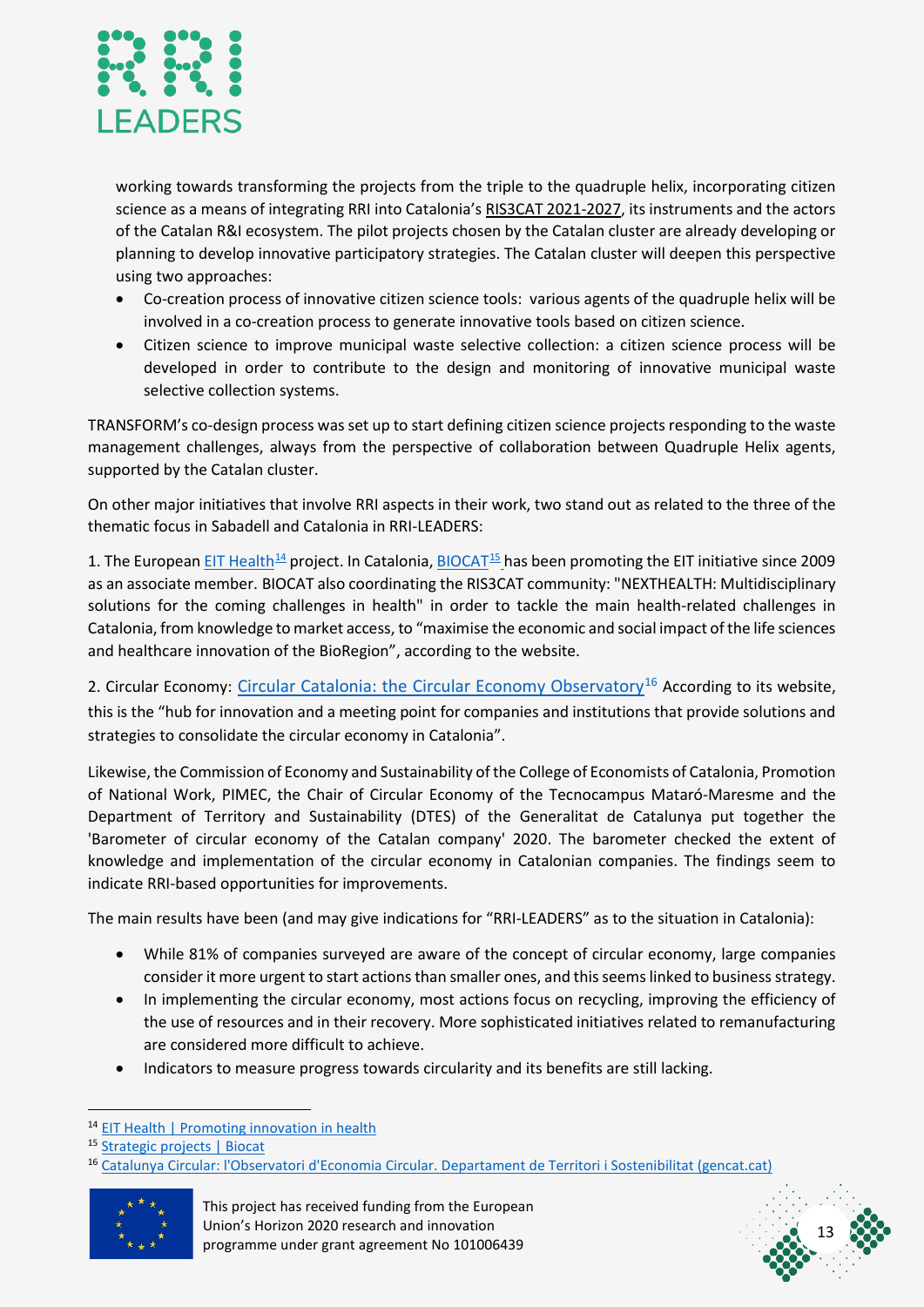

• There is a strong conviction that to move to a circular economy requires investment. Almost half have obtained public aid for their projects, but providing knowledge about available aid can be improved.

### <span id="page-14-0"></span>Observations after conducting desk-top research and analysis

It has been identified the importance of the fact that both public and relevant private territorial entities should have mapping methods, with indicators for RRI, benchmarks and maturity level in place, or in the making, for meaningful RRI-based transformative change in policy to come about.

With regard to the indicators, perhaps it has been underestimated those related to the Sustainable Development Goals of the United Nations (UNSDGs)<sup>17</sup>: the importance of these as recognised by stakeholders seems to be growing, including those amongst the private sector.

It seems that the importance of the "language" aspects (communication) is underestimated as public officials speak one language, and industry speaks another, Civil Society Organisations still another. RRI is difficult to translate and explain (especially when the RRI messaging comes from a researcher).

The Regional Operational Programme (ROP) does not foresee a procedure to link locally-led projects (which can be smart specialization focused as well) with "Communities" projects (R+D led and part of the ROPs), although communities are supposed to add high value to specialised ecosystems. Indeed, the RIS3 strategy made no specific reference to how subregional policies should be involved and aligned with it, so the City Council of Sabadell (in the RELOS3 initiative) has been investigating how other European regions and cities (if any) have implemented these coordinated strategies straddling the regional and the local. Sabadell is collecting procedures to improve collaboration among the stakeholders (specifically those regarding R+D areas such as technological centres, innovation units in universities , etc), within its specialised ecosystem (meaning companies in the territory) .

Catalonian initiatives appear no different from any other territory's in focusing on the early stages of technology design, for innovation (the "upstream" phase), while not focusing on the social impacts (the downstream" phase (Jenkins et al. 2020). Indeed, RRI mostly get spotlighted at the "emerging" and "novel" innovation phase, but finds traction more difficult in discourse and deed once a new technology becomes "established".

Two other perhaps inter-connected "messaging" observations: On the one hand, as with probably other territories, there may be "techno-visionary discourse" that becomes predominant, and in a way, "elitist" which can inhibit lay citizens from joining in on the discussions about innovations and responsibilities.

On the other hand, there may be a combined - a) "fake news" discrediting science impact, where anyone with a Twitter account can opine; and, b) RRI fatigue that universities or research centres are the main ones that should always be leading the RRI cause. Together, these speak to a broader "de-standardisation, fragmentation" of a science institution's internal workings and a society's willingness and/or capacity to absorb science's findings and insights in ways that serve societal needs and expectations.

14

<span id="page-14-1"></span><sup>17</sup> <https://www.un.org/sustainabledevelopment/sustainable-development-goals/>

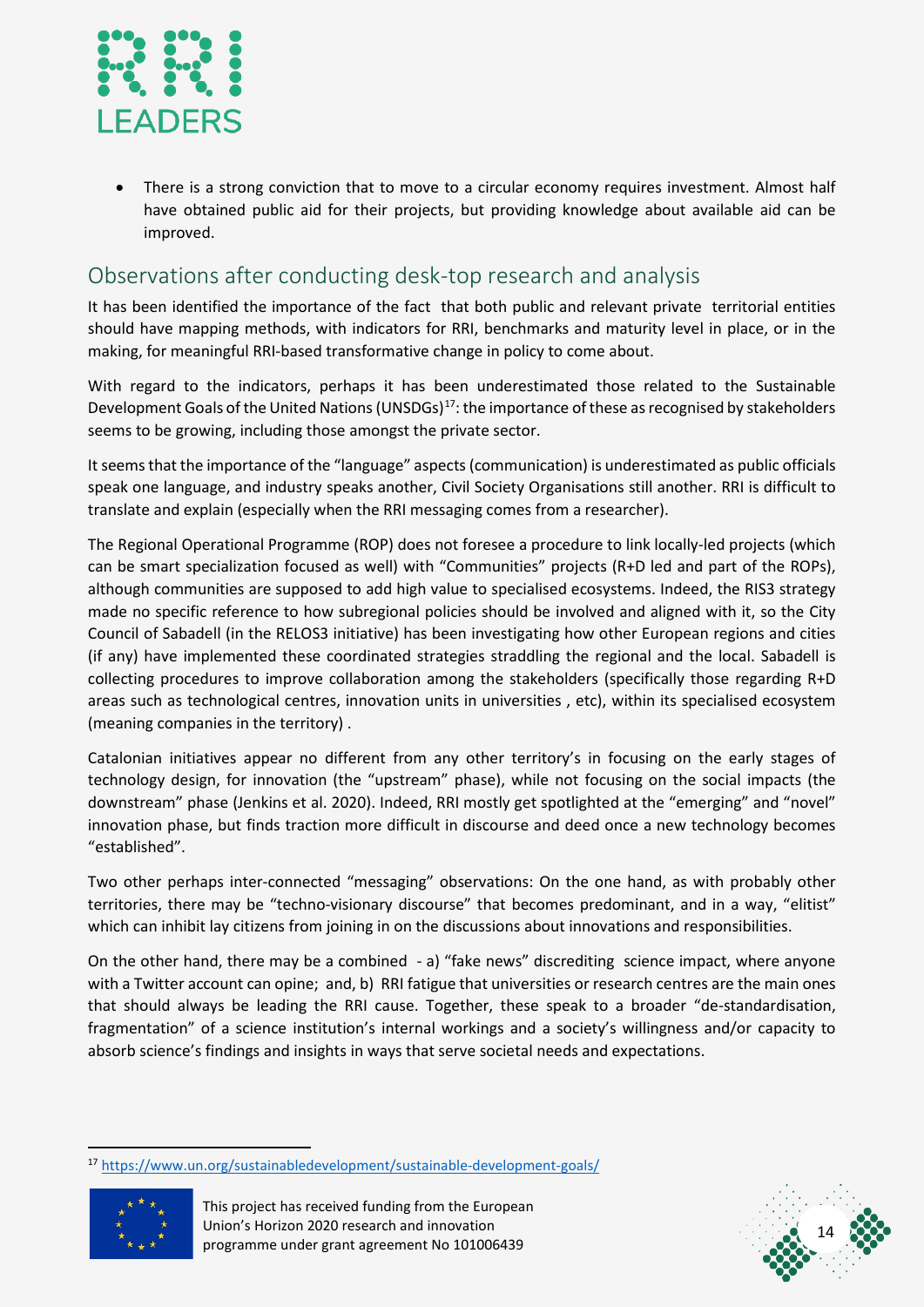

According to the valuable findings in a [recent publication on RRI](https://www.researchgate.net/publication/341641920_Responsible_Research_Innovation_in_Catalonia_Technical_Report) in Catalonia, in the context of Spain, (Responsible Research & Innovation in Catalonia. Technical Report)[18,](#page-15-2) the concept of 'responsible research and innovation' does not appear to play any role in the hands on, daily work of researchers and research groups. This despite the impressive participation of Catalan entities in RRI initiatives funded by the EC, and despite these universities' ascribing to the 'HR Excellence in Research Award' based on the European Charter for Researchers and The Code of Conduct for the Recruitment of Researchers (gender, ethics).

In universities, steps can be observed made in the dimension of gender equality/ethics/public engagement/open science/science education/citizen science, however not within a guiding, integrative framework of RRI, but rather as principle-specific actions.

Last, the policies and initiatives of higher education, research and innovation from the Generalitat of Catalonia are included in the 2020 [National Agreement for the Knowledge Society](http://empresa.gencat.cat/ca/intern/pnsc)<sup>[19](#page-15-3)</sup>. It is an agreement approved during the Plenary of the Pact held in May 2020, unanimously supported by the 78 representatives of universities, research centres, students, trade unions, the business world, the territorial sphere and all political groups represented in the Parliament of Catalonia.

The Agreement cites the support for Open Science by way of the [Portal de la Recerca de Catalunya](https://portalrecerca.csuc.cat/)<sup>[20](#page-15-4)</sup>, which brings together all the information about research carried out in Catalonia, in universities as well as specialised research centres, and its linkages with the European Open Science Cloud. RRI ("recerca i innovació responsable") is specifically mentioned just once in this Agreement, and that is about its contribution to "Revalue scientific culture as an indispensable tool for forming a responsible and critical society, and promoting ad hoc training in this regard."

# <span id="page-15-0"></span>**Part II: Participatory Workshop**

#### <span id="page-15-1"></span>Introduction

The following section presents the results of the workshop organised by the Sabadell territorial and methodological partnersto explore **how the territorial stakeholders perceive responsibility (in research and innovation), as well as the RRI keys and AIRR dimensions and their relevance to the overall development policy of the territory in Catalonia and the city of Sabadell region**. The workshop focussed on reaching a common understanding among the participants on the relevance of RRI-AIRR approach to the territorial policies especially on the chosen policy areas: Smart specialization in active ageing, circular economy and innovation in design, within the greater Catalonia context.

This section focuses first on the methology of the workshop and presents the list of participants,to offer afterwards a summary of the issues discussed by the territorial stakeholders in Catalonia /Sabadell.

<sup>20</sup> [Portal de la Recerca de Catalunya: Pàgina d'inici \(csuc.cat\)](https://portalrecerca.csuc.cat/)

<span id="page-15-4"></span>



<span id="page-15-2"></span><sup>18</sup> [\(PDF\) Responsible Research & Innovation in Catalonia. Technical Report \(researchgate.net\)](https://www.researchgate.net/publication/341641920_Responsible_Research_Innovation_in_Catalonia_Technical_Report)

<span id="page-15-3"></span><sup>19</sup> Pacte Nacional per a la Societat del Coneixement – [PN@SC. Departament d'Empresa i Coneixement \(gencat.cat\)](http://empresa.gencat.cat/ca/intern/pnsc)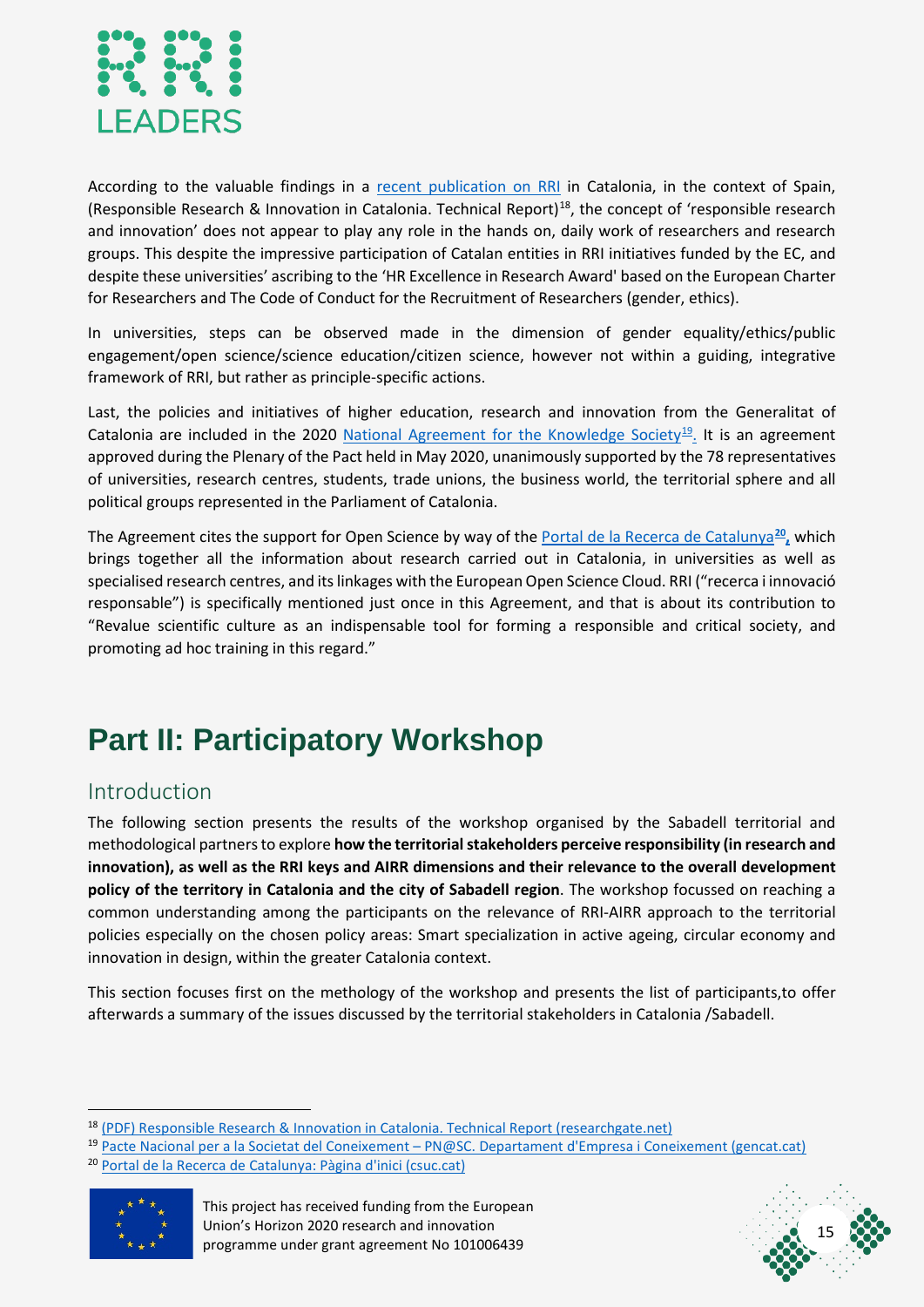

### <span id="page-16-0"></span>Workshop methodology

The workshop's agenda and methodolgogy were based on the reccommendations given by the Methodological Guidance for the WP 2, Task 2.2 of the RRI-LEADERS project, taking into account the chosen policy area and the type of territorial stakeholders present.

The workshop was held the 15<sup>th</sup> July 2021 from 9 to 13.30 am. As mentioned above, it took place in an online format, due to the restrictions for face-to-face meetings caused by the COVID-19 pandemic. The platform used was Zoom, provided by the Sabadell partner.

After the welcoming and a brief introduction by the participants, the methodological partner from Catalonia, the Fundació Catalana per a la Recerca i la Innovació, gave a short introduction to the project, presenting its main goals and the workshop's objectives. After this, the territorial partner from Sabadell, PES-SL, explained the main results and ideas of the desk-top analysis on existing strategies and programmes/plans in Catalonia and in the city of Sabadell which constitute the first part of the present report, with an special mention to the chosen policy instrument, the Catalan Smart Specialization Strategy and its implementation in Sabadell.

Afther this, the methodology of the workshop was presented: participants were divided in two groups in order to discuss in simultaneous sessions the questions posed by the guide, but adapted to the Catalan context. They were the following:

- How do you perceive responsibility in research and innovation, as well as RRI keys and AIRR dimensions? Here participants were first asked to prioritize the RRI keys and AIRR dimensions according to the ease of implementation in R & D & I mechanisms, followed by an open discussion.
- Discussion of the opportunities for the embeddedness of RRI-AIRR approach on existing strategies/programmes/ plans. Specifically, participants were asked to prioritise a set of existing strategies chosen by them and discuss the implications of the RRI-AIRR approach.
- Based on the documentary review analysis findings, please discuss the opportunities for the embeddedness of RRI-AIRR approach on existing strategies/programmes/plans related to the chosen policy area. Here participants discussed specifically the RIS3CAT.
- Identify potential policy areas for future implementation of RRI-AIRR approach
- Comment on the opportunities to include the RRI approach in the policy chosen by Sabadell: the RIS3CAT. They were specifically asked to discuss which of the 5 keys and 4 dimensions of the RRI were already included in the RIS3CAT and which were missing.
- Discuss how to include the RRI's approach to Sabadell's specializations. Here the stakeholders had to focus specifically in the three specialization areas: Intelligent design, Active ageing and boosting the Circular Economy.
- Identify other relevant areas of public policy where the RRI approach can be included. Here participants had to choose and discuss other relevant areas.

After the discussion in the paralel sessions, participants joined the plenary room to put in comon the findings and set the conclusions to the workshop.

In order to engage participants and to promote the discussion, the online participatory tool MENTI was used, allowing them to priorise the different keys and dimensions of the RRI in relation to their embeddeness in the existint plans and policy areas. After the priorisation, participants engaged in an open discussion to delve deeper in their choices.



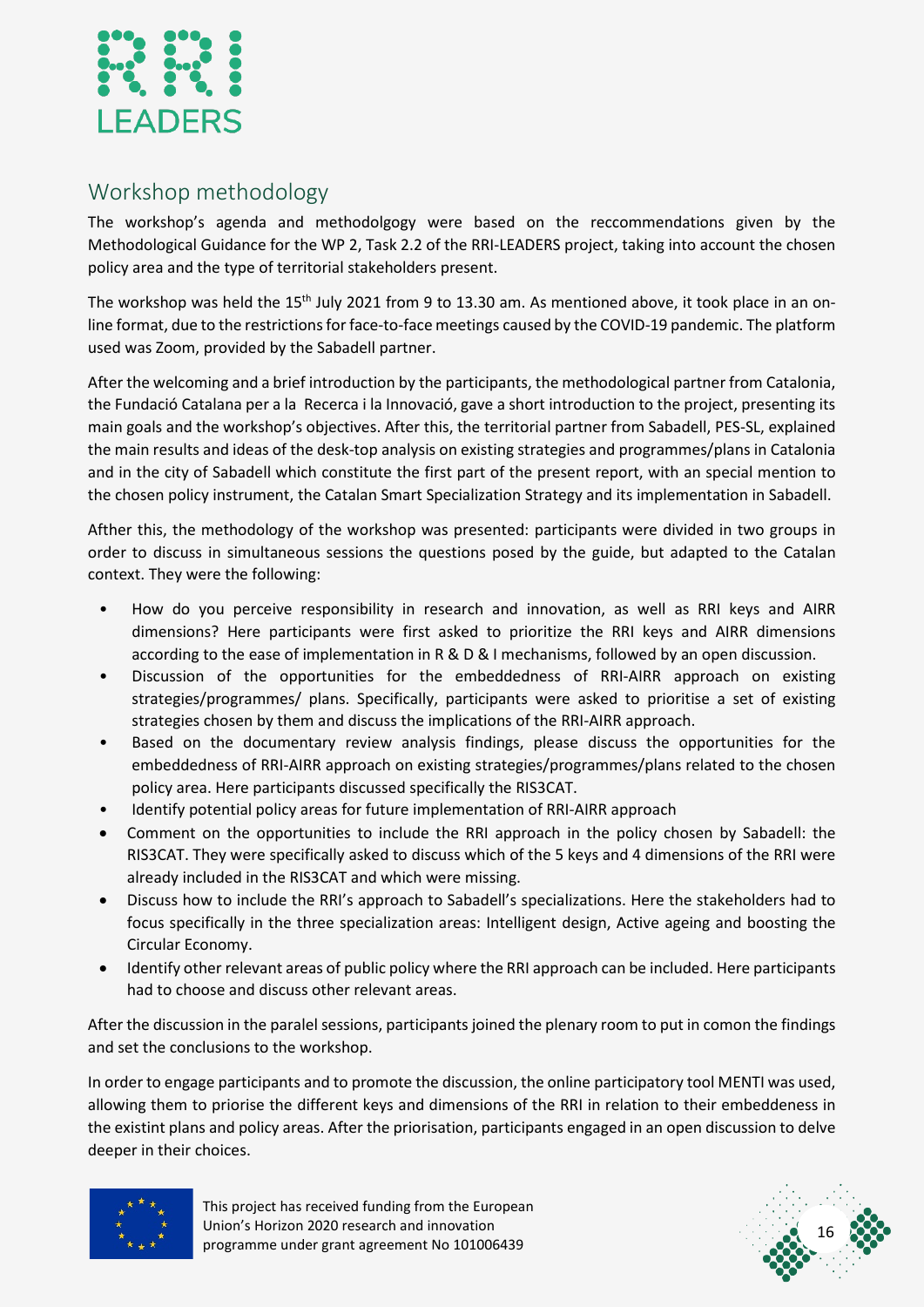

### <span id="page-17-0"></span>List of participating Territorial stakeholders

The workshop was attended by 13 stakeholders, representing research, business and public policy sectors in Catalonia and Sabadell area, some linked to the specialization areas of Sabadell: Intelligent Design, Circular Economy and active ageing, while others were linked to RRI issues or involved in innovation processes in Catalonia and Sabadell. The workshop was organised by representatives of the methodological and territorial partners in Catalonia and Sabadell: the Catalan Foundation for Research and Innovation and the PES SL (Sabadell City Council). It was moderated by two external expert consultants brought by the PES SL.

| <b>Participant</b>                      | <b>Role</b>                                                                                | <b>Institution</b>                                                                                | <b>of</b><br><b>Type</b><br>stakeholder |
|-----------------------------------------|--------------------------------------------------------------------------------------------|---------------------------------------------------------------------------------------------------|-----------------------------------------|
| Konstantinos<br>Kourkoutas              | Coordinator<br><b>CORE</b><br>(Intelligent)<br>and<br>Sustainable Cities Research Network) | Universitat Autònoma de Barcelona                                                                 | Research sector                         |
| Gerard Mayol (DIBA)                     | International relations technician                                                         | European Office and International<br>Strategy, Diputació de Barcelona                             | Territorial<br>policy<br>makers         |
| Mireia Martínez                         | Responsible for Employment inclusion                                                       | Fundació ECON (services of social<br>inclusion)                                                   | Third<br>sector/civil<br>society        |
| Nacho Raya                              | Lawyer of VHIR -member of the RRI<br>Platform at the Vall d'Hebron Research<br>Institute   | Vall d'Hebron Institut de Recerca<br>(health research institute)                                  | Research sector                         |
| Mar Escarrabill                         | RRI Strategic Officer and Project Manager                                                  | Science for change                                                                                | Third<br>sector/civil<br>society        |
| Daniel Raya                             | Business Intelligence Developer for Public<br>Administration                               | EURECAT (technological centre)                                                                    | Research sector                         |
| Jaume Enciso                            | <b>Technical office for Urban Ecology</b>                                                  | Sabadell City Council                                                                             | Territorial<br>policy<br>makers         |
| Encarna Ruiz                            | Director of the Department of Theory and<br>Analysis of Design                             | <b>ESDi- Universitat Ramon Llull</b>                                                              | Research sector                         |
| Ricard Rodríguez                        | Director                                                                                   | Foundation<br><b>MAIN</b><br>(promotion<br>0f<br>opportunities for socially vulnerable<br>people) | <b>Third</b><br>sector/civil<br>society |
| Isabel Baños                            | <b>Technical Director</b>                                                                  | Nodus Barberà-Barberà City Council                                                                | Territorial<br>policy<br>makers         |
| Joan Monterón                           | <b>Technical Secretary</b>                                                                 | Vall d'Hebron Institut de Recerca                                                                 | Research sector                         |
| <b>Xavier Faura</b>                     | <b>Marketing Assistant</b>                                                                 | <b>INDESCAT (Sports Cluster)</b>                                                                  | <b>Business sector</b>                  |
| Monica Molina<br>and<br>Iolanda Repullo | PES SL - RRI Leader Territorial Partner                                                    |                                                                                                   |                                         |
| Belen Lopez                             | Fundació Catalana per a la Recerca i la Innovació - RRI Leader Methodological partner      |                                                                                                   |                                         |
| Laura Capel and Rafael<br>Lacasa        | External consultants and moderators - FI Group                                             |                                                                                                   |                                         |



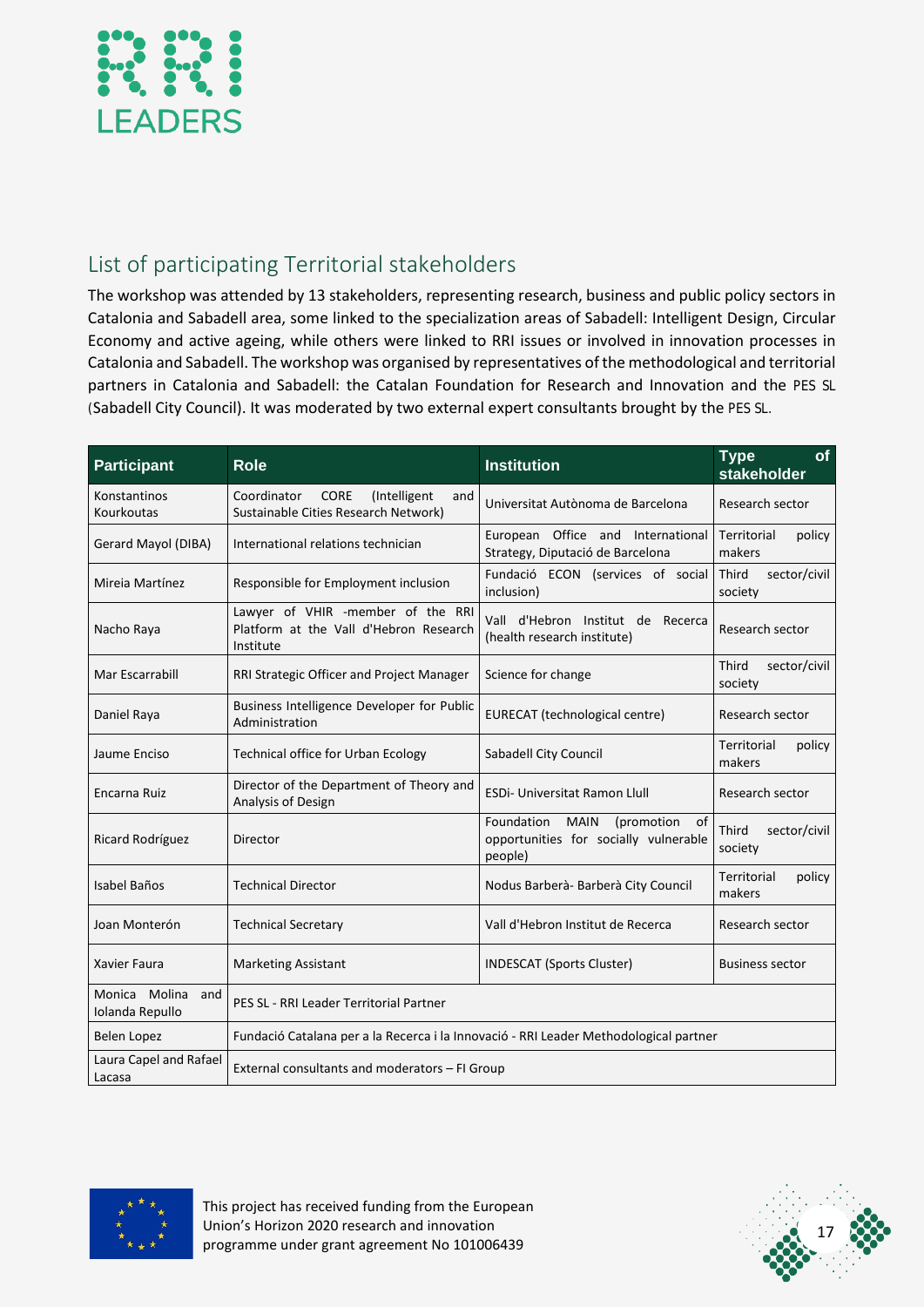

### <span id="page-18-0"></span>Summary of the workshop's dicussion

#### <span id="page-18-1"></span>Perception of RRI, its RRI keys and AIRR dimensions

Participants considered that Science Education was the easiest **RRI key** to be incorporated to the research and innovation cycle, followed by Public Engagement and Ethics. The keys that presented more difficulties to be incorporated were Open access and Gender Equality.

However, this first prioritization was then qualified during the open discussion, stating that the capacity to incorporate these keys to the R+D+I depend on the type of stakeholder: for instance, science education and open access can be easily implemented by research agents through their existing channels, as can be gender equality or ethics. These two keys are being increasingly incorporated by the research sector, as they are compulsory elements of research projects, especially those with European funding. Civil society or third sector representatives, on the other hand, found Science education a relevant but difficult key to implement, as this is not usually their main goal of action, and they lack the appropriate means to develop activities in this field, while keys as public engagement, ethics or gender equality are more aligned with the goals and missions of their organisations.

Gender equality was considered a transversal key with dependencies with many of the others. For instance, this is a central element to address in science education, as women are underrepresented in scientific and specially in technical careers, making them one of the main beneficiaries of these actions, which requires specific attention when implementing, for instance, public engagement activities. The same is true according to participants for young people. *Public engagement also presents difficulties mostly related to how to ensure that citizens and users are engaged through all the research and innovation process*, and not only considered in general participatory activities in the initial stages, in this sense, it was mentioned that users should be, for instance, those posing the research questions, not only those who test results, as happens in most of the co-creation processes.

The open access key also raised discussion regarding its potential conflicts with confidentiality issues, and in the case of public administrations at local level, related to the lack of technical knowledge or capacities to implement it. Moreover, it was noted that open access is not enough if the scientific or R&D content is not made understandable to all, something that is usually not done. In any case, all stakeholders agreed that the public administration is an essential driver in the promotion of the RRI keys, having a "drag along" effect on the rest of stakeholders.

The Science for Change representative said that the third sector entities have responsibility as bridges between the collectives they attend, the research sector and other agents that might give answer to their challenges. They also highlighted that *gender issues imply not only gender balance but other issues as familywork balance when doing, for instance, participatory processes(not putting these meetings late in the evening for instance)*. It was also claimed that there was greater need to promote interdisciplinary knowledge in order to connect research areas more traditionally linked to women (as health) to others such as technology or engineering.



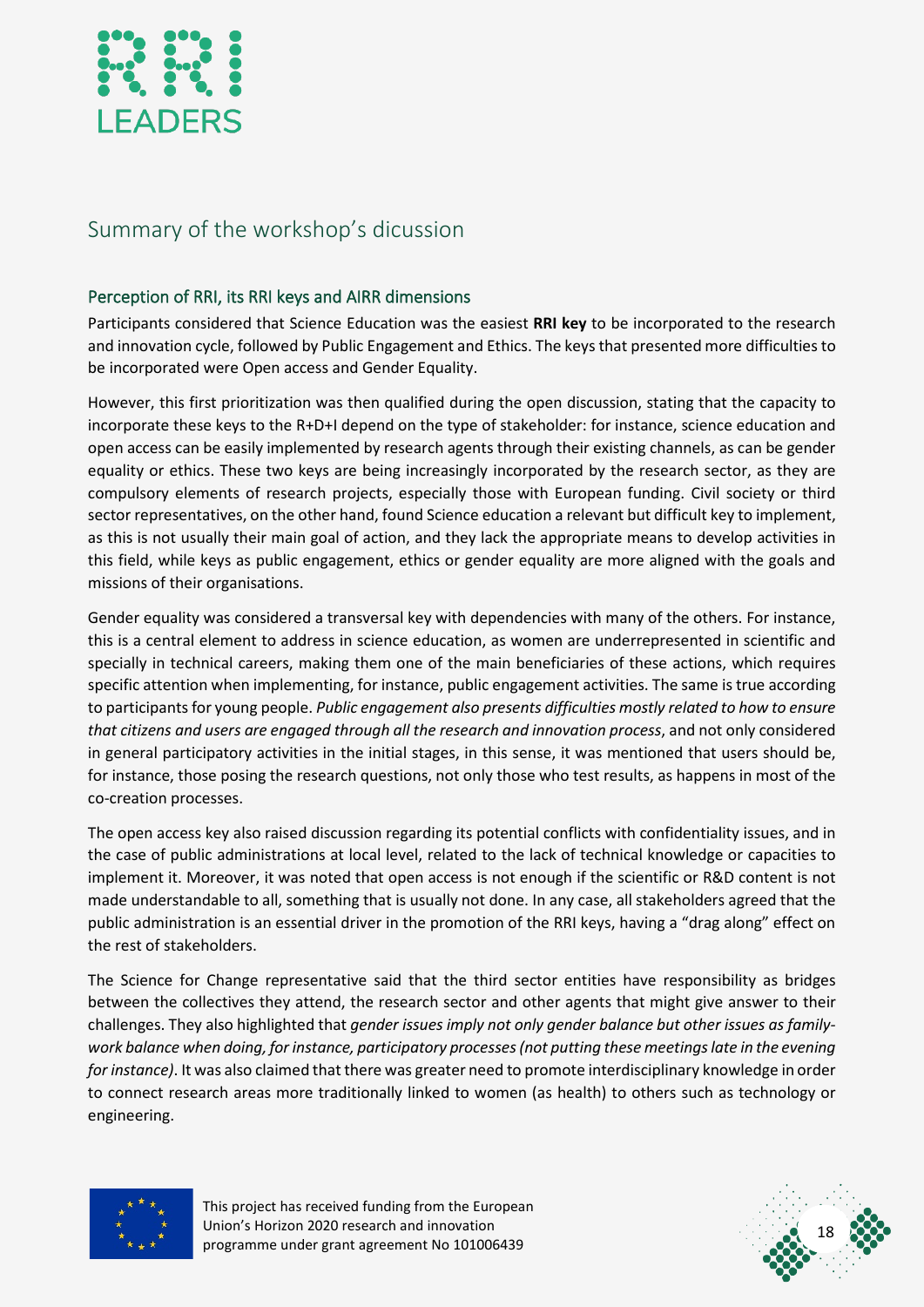

**Regarding AAIR dimensions**, participants considered Reflexivity to be the most easily implemented in the real environment, followed by Anticipation and Inclusion. In this sense, one of the representatives of the public administration highlighted that *anticipation is becoming more and more incorporated in their way of doing, especially as it is somehow required in the European funded projects in which they participate, for instance through the risk management plan*.

Responsiveness was, according to participants, the one with more difficulties for implementation. It was discussed that the reason might be related to the type of agents that need to be involved to address them: reflexivity and anticipation might be done internally by agents of the same area before engaging in RRI, while inclusion and responsiveness involve external agents and internal changes that might difficult its management. Regarding this last point, internal resistances to change were found to be a critical element to achieve a real responsiveness in organizations, especially if it implies the undertaking of profound organizational changes.

#### <span id="page-19-0"></span>Discussion of the opportunities for the embeddedness of RRI-AIRR approach on existing strategies/programmes/ plans in Catalonia and Sabadell

The participating stakeholders identified several existing strategies and programmes where RRI-AIRR approach could be embedded:

| Pacte Nacional per a la Societat del Coneixement (Catalan<br>National Pact for the Knowledge Society)              | http://empresa.gencat.cat/ca/intern/pnsc                                     |
|--------------------------------------------------------------------------------------------------------------------|------------------------------------------------------------------------------|
| Plataforma Vàlua Sabadell (Third sector platform)                                                                  | https://www.vaporllonch.cat/economia-social-i-<br>solidaria/plataforma-valua |
| Xarxa per a la Inclusió Laboral de Barcelona (XIB) (Employment<br>Inclusion Network of the Barcelona City Council) | https://www.bcn.cat/barcelonainclusiva/ca/xarxa13.html                       |
| The Barcelona Citizen Science Office                                                                               | https://www.vaporllonch.cat/economia-social-i-<br>solidaria/plataforma-valua |
| Participatory Budgets of municipalities                                                                            | Examples from Barcelona, Sabadell, and other municipalities<br>in Catalonia  |

From the identified policies, participatory budgets were considered by most participants the type of policy that has more opportunities for the embeddedness of RRI-AIRR approach: they promote accessibility and inclusion, imply public engagement, and can incorporate issues of open access. Moreover, most city councils in Catalonia have such instruments, which would facilitate its use to integrate RRI at territorial level, engaging actors such as citizens. Other existing plans, as the Catalan Pact for the Knowledge Society, were considered a useful tool to promote governance, as it facilitates the creation of consensus about the key elements of RRI.

On the other hand, programmes such as the Vàlua Platform or the Employment Inclusion Network of the Barcelona City Council were deemed relevant as they can be used as platforms to include societal actors in territorial (f.i. at local level) initiatives coming from research agents related to RRI. In this sense, the initiative "Barcelona Citizen Science Office" was considered a good practice on how to do so.



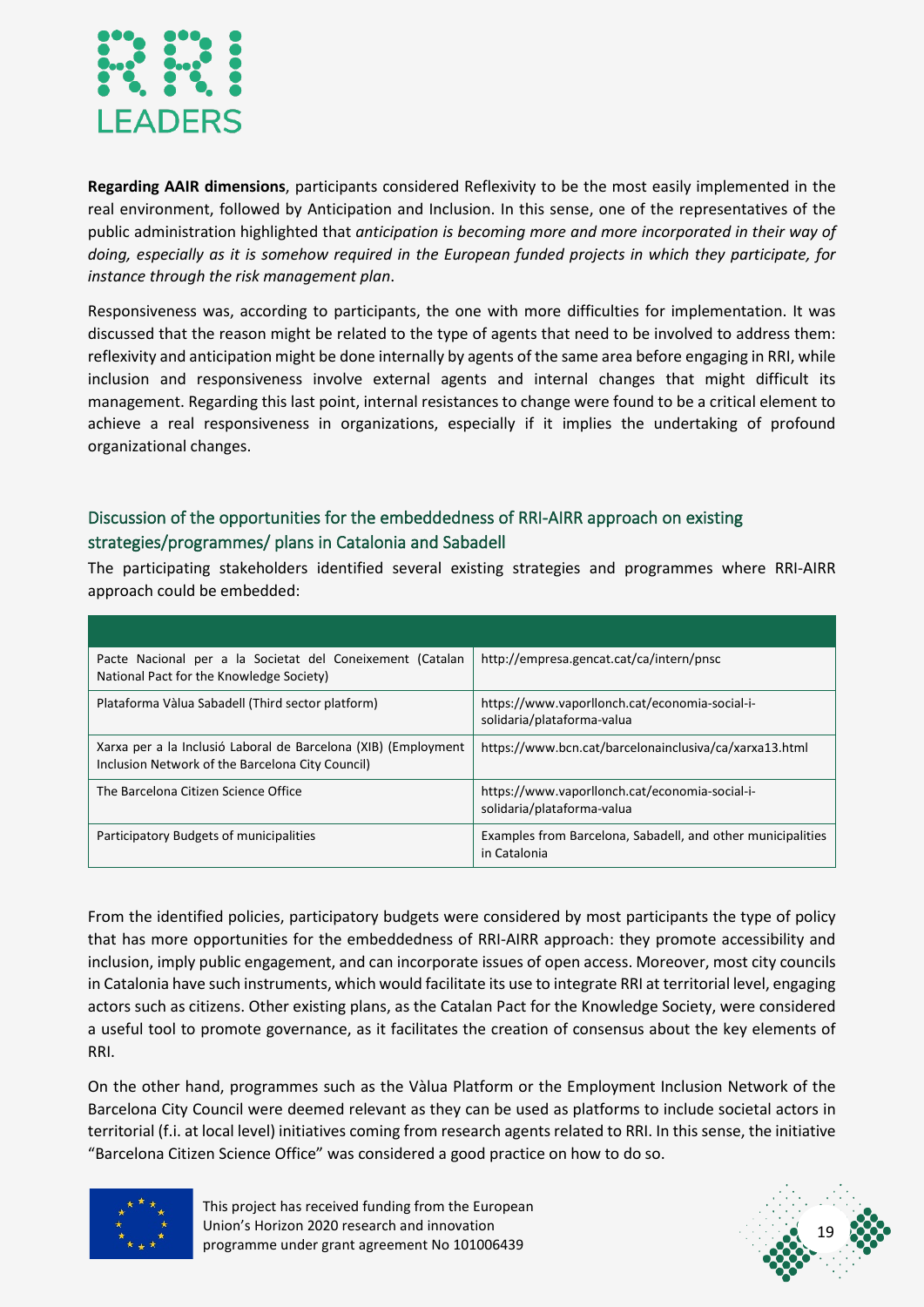

#### <span id="page-20-0"></span>Discussion of the opportunities for the embeddedness of RRI-AIRR approach on the chosen policy area: The RIS3CAT and Sabadell Smart Specialization project

The presentation done by the Sabadell team about the RIS3CAT and the RRI highlighted (based on the previous analysis) that both policies define priorities aligned with keys as governance, public engagement, science education or open access, which are present in the policy documents and strategies of the RIS3CAT, and even more in the Smart Specialization Strategy of Sabadell. On the other hand, dimensions such as anticipation, responsiveness or reflexivity are taken into account in the governance structures of these policies. Howerver, it was stated that it is difficult to emebedd the RRI in the dalyly tasks, on one hand as it is conceptally difficult and on the other because some agents, as companies, are not familiar with it even if they might have activites that incorporate this concept. These statements were then discussed by the stakeholders, considering the actual implementation of the RIS3CAT and the Sabadell Smart Specialization.

Participants noted that gender equality is present in a formal way in the chose policies, as this is an element recognised by law, and it is a requirement to obtain funding from the RIS3CAT instrument. However, other noted that ensuring gender balance in a research project is not enough, as "*research teams are led in a noninclisive way*" and the gender perspective in the project implementation must also be taken into account, which is missing in certain areas of knowledge like engeneering.

Regarding public engagement, it was discussed that there is still a major gap to cover "*from paper to reality, specially regarding social organisations and citizens".* That is, RIS3CAT lacks explicit programs or activities were these type of actors are included. Last, participants questioned the statement that science education was embedded in the RIS3CAT, with similar reasons as the public engagement, that is its lack of specific programes set to promote it. It was noted that scientific research is still widely unfamiliar for groups as youngsters or less educated people, as it seem away from their daily interests. Similar findings were discussed regarding the inclusion dimension: there is a strong focus in the promotion of triple helix collaboration but not that much that of citizens or the third sector.

Anticipation and responsiveness were other two dimensions in which the discussion was focussed regarding the chosen policy area. Regarding the last one, it was stated that RIS3CAT existing instruments and calls for funding are quite rigid and make difficult to adapt the funded activities to changes; for instance, unexpected delays or change in the budget or personnel are difficult to manage, which detracts from their ability to embed the responsiveness dimension. And while anticipation was considered essential in research because it facilitates the continuous analysis of the social circumstances that are generated around the object of study, it is not clearly embedded in the policy area, as it is left to "*ambiguous and general criteria of the lines of funding*".

After the discussion focussed in the general embeddedness of RRI in the RIS3CAT, stakeholders debated about how to specifically incorporate the RRI keys and dimensions in the smart specialization areas of the Sabadell strategy: Intelligent design, Active ageing and boosting the Circular Economy.

#### <span id="page-20-1"></span>Active aging

Here the stakeholders considered that ethics and public engagement were the most relevant RRI keys, and science education the less relevant. Regarding the 4 dimensions, they chose anticipation as the most relevant, followed by the responsiveness.



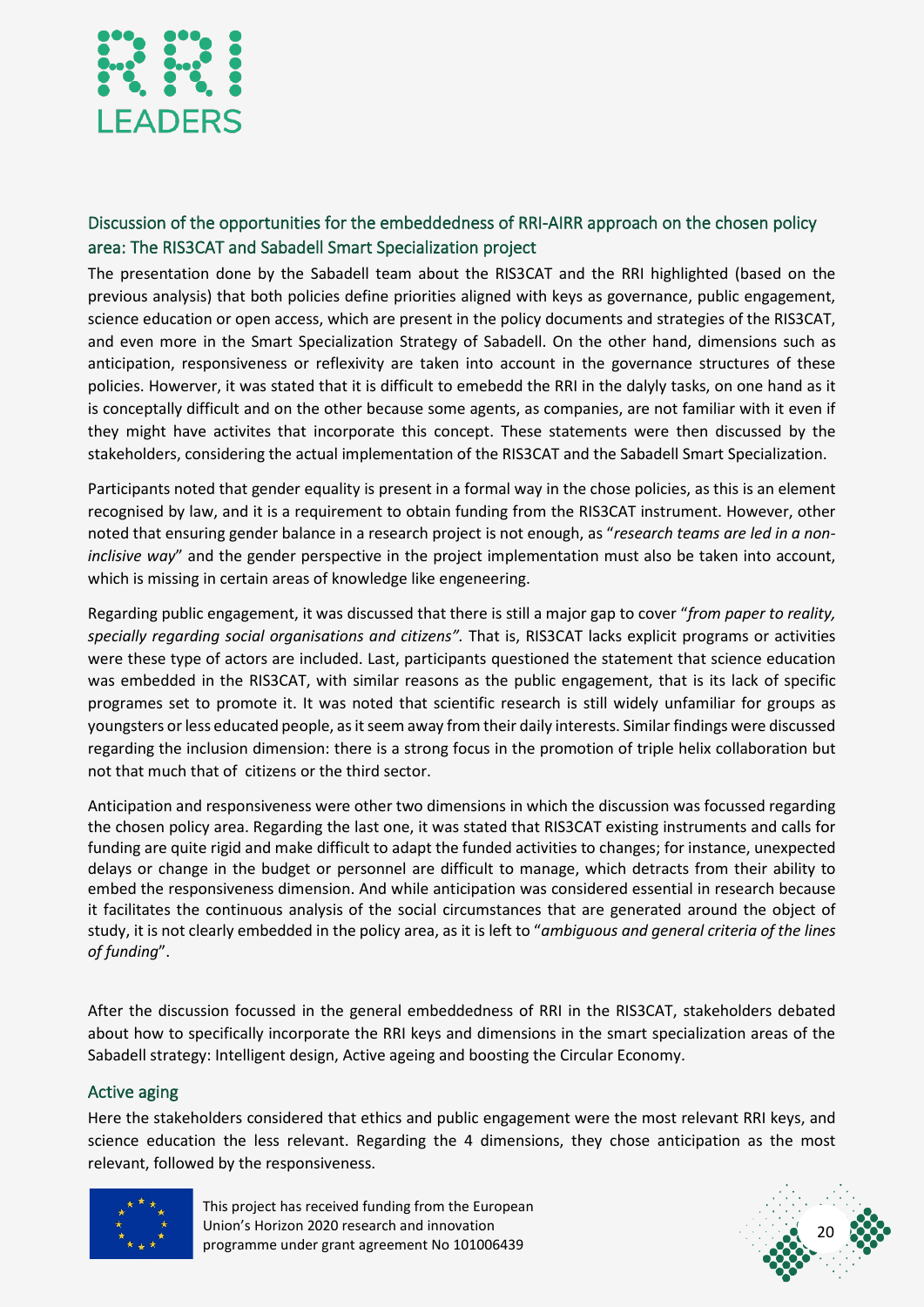

It was discussed that Ethics is a basic principle in any field of research, both in terms of the methodologies used and the management of results, but more in fields as ageing, were you deal with vulnerable people. The public administration representatives agreed on this point, also stating that in this area the ability to respond to unexpected events is critical, as proven during the COVID pandemics, that greatly affected the elderly. Other mentioned that responsiveness and ethics should go hand to hand with transparency and the ability to transmit trust to the citizens.

#### <span id="page-21-0"></span>Intelligent design

Here the stakeholders chose ethics and open access as the most relevant RRI keys, followed by science education. Issues of public engagement were deemed less relevant in this field. Regarding the 4 dimensions, they chose responsiveness and anticipation as the most relevant, followed by inclusion and reflexivity. followed by the responsiveness. The ESDi representative stated that for them design implies to analyse, in order to be able to make the right proposals for products, services and experiences that improve people's lives. Other agents considered that inclusion is also key in this area, to reach the maximum participation in the co-creation processes and include diversity of visions and perspectives.

#### <span id="page-21-1"></span>Boosting the circular economy

Regarding this last specialization area, participants voted public engagement as the most critical RRI, followed by ethics and science education, while gender equality was considered the less relevant.

Reflexivity and anticipation were the most relevant AAIR dimensions, while anticipation and inclusion obtained less consensus about their role in this area.

#### <span id="page-21-2"></span>Conclusions

After the discussion around the several questions, participants were asked to expose their final conclusions regarding the embeddedness of RRI-AIRR approach in the Research and innovation and the chosen policy areas. We offer them below:

There are still difficulties in concretizing RRI principles in our daily life. There is need for more dissemination of the principles in the practice of public administration, as well as more "transversality" among the different agents to involve, which should be encouraged by each organization internally and through governance mechanisms.

Related to this, it was stated that what is needed is to "land the inputs", that is the challenge is now how to articulate mechanisms that guarantee the RRI perspective to the different processes and entities.

The consolidation of the RRI requires the commitment of all parties involved, making special attention to increase the participation of all type of agents and improving the education. In this sense, it is necessary to disseminate and promote the RRI to reach many more stakeholders that allow to expand the participation, the reflexivity, and the promotion of this approach.

At the end, it was considered that Responsible Research and Innovation and its principles can be embedded in all areas of knowledge that are related to social and environmental well-being (politics, economy, sustainability, education ...), but agents need the right tools and resources to do so.



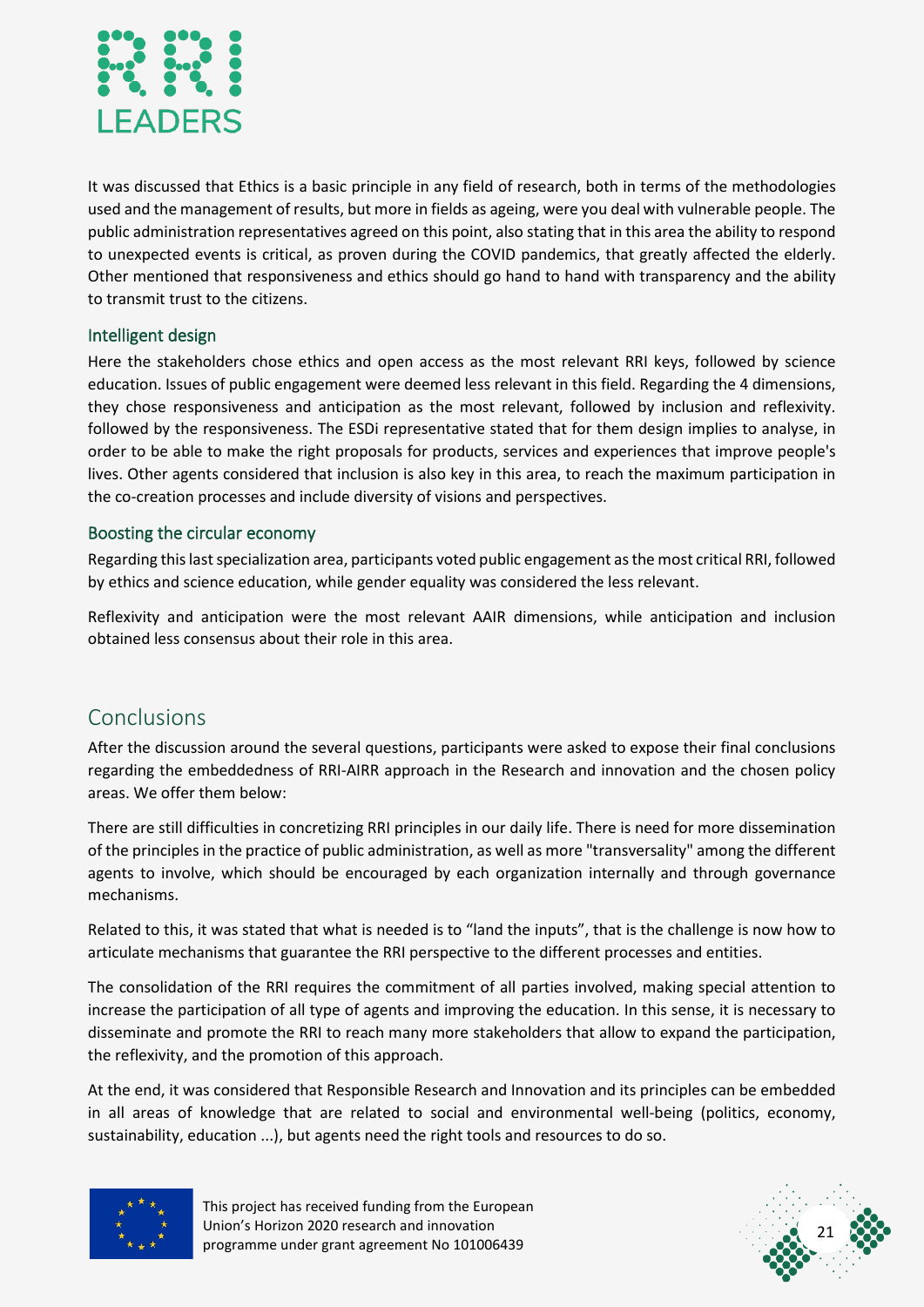



*Some images taken during the workshop*



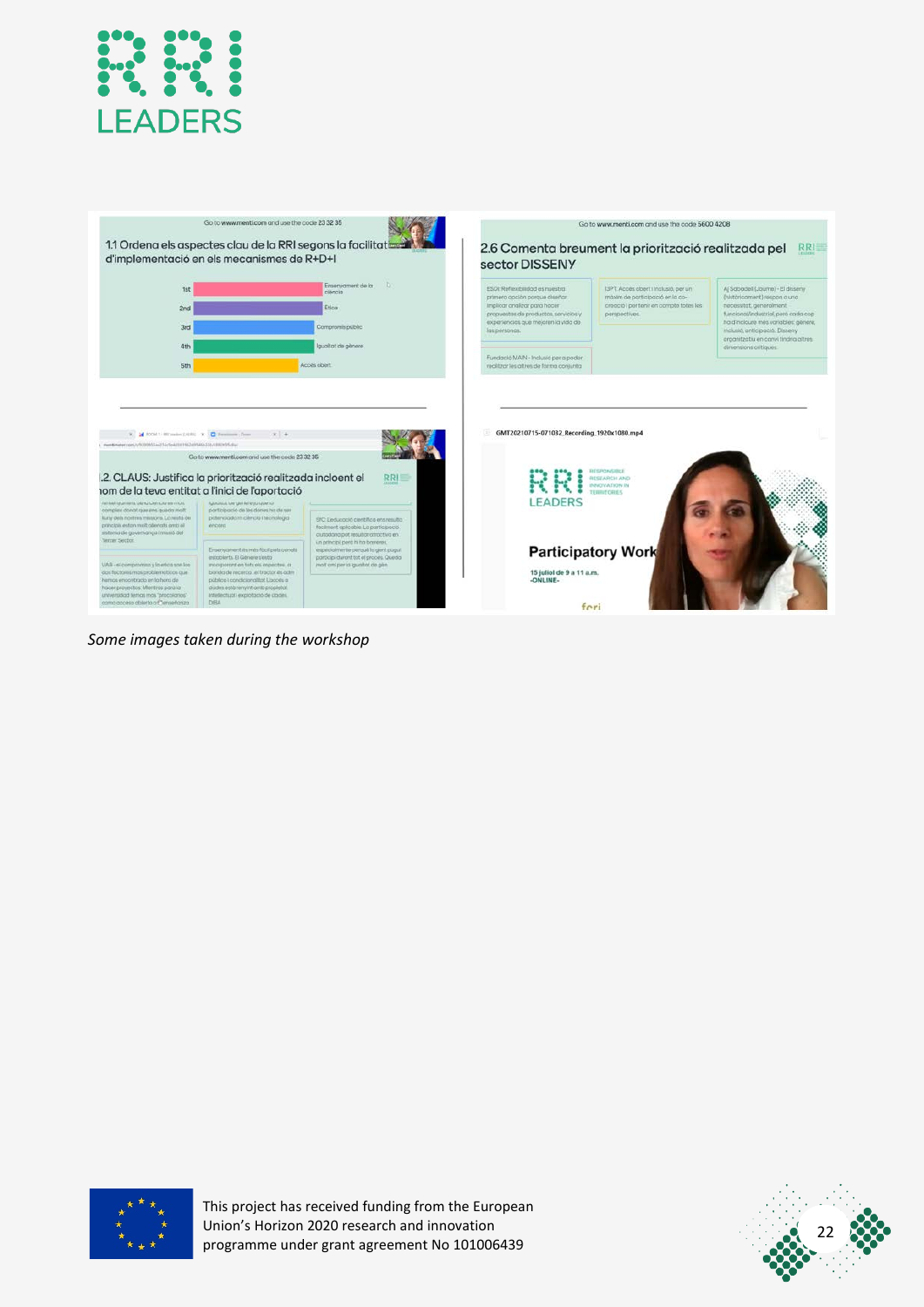

# <span id="page-23-0"></span>**References**

- Ariño, X., & Fernández, T. (2021, February 12). *Building Responsible Research and Innovation Ecosystems Through Shared Agendas. The Case of the B30 Territory*. SEERRI. https://seerri.eu/wpcontent/uploads/2021/02/deliverable\_maquetacion\_V3.pdf
- *Catalunya Circular: l'Observatori d'Economia Circular*. (n.d.). Departament de Territori i Sostenibilitat. http://mediambient.gencat.cat/ca/05 ambits dactuacio/empresa\_i\_produccio\_sostenible/econo mia\_verda/catalunya\_circular
- *citizen science Archives*. (n.d.). TRANSFORM. Retrieved 18 May 2021, from https://www.transformproject.eu/tag/citizen-science/
- D. (n.d.). Take Action for the Sustainable Development Goals. United Nations Sustainable Development. Retrieved September 1, 2021, from https://www.un.org/sustainabledevelopment/sustainabledevelopment-goals/
- E. (n.d.). *RIS3CAT 2021–2027 and transformative innovation policy – Tatiana Fernández and Alberto Pezzi Promoting sustainable and inclusive development pathways to overcome the COVID 19 crisis*. EAPC blog. Retrieved 18 May 2021, from https://eapc.blog.gencat.cat/2020/05/26/ris3cat-2021-2027 and-transformative-innovation-policy-tatiana-fernandez-and-alberto-pezzi/

*eit Health*. (n.d.). Eit Health. Retrieved 18 May 2021, from https://eithealth.eu/

European Science Foundation. (2020, September 15). *Homepage –*. GRACE. http://grace-rri.eu/

*Home Page - RRI Tools*. (n.d.). RRI Tools. Retrieved 18 May 2021, from https://rri-tools.eu/



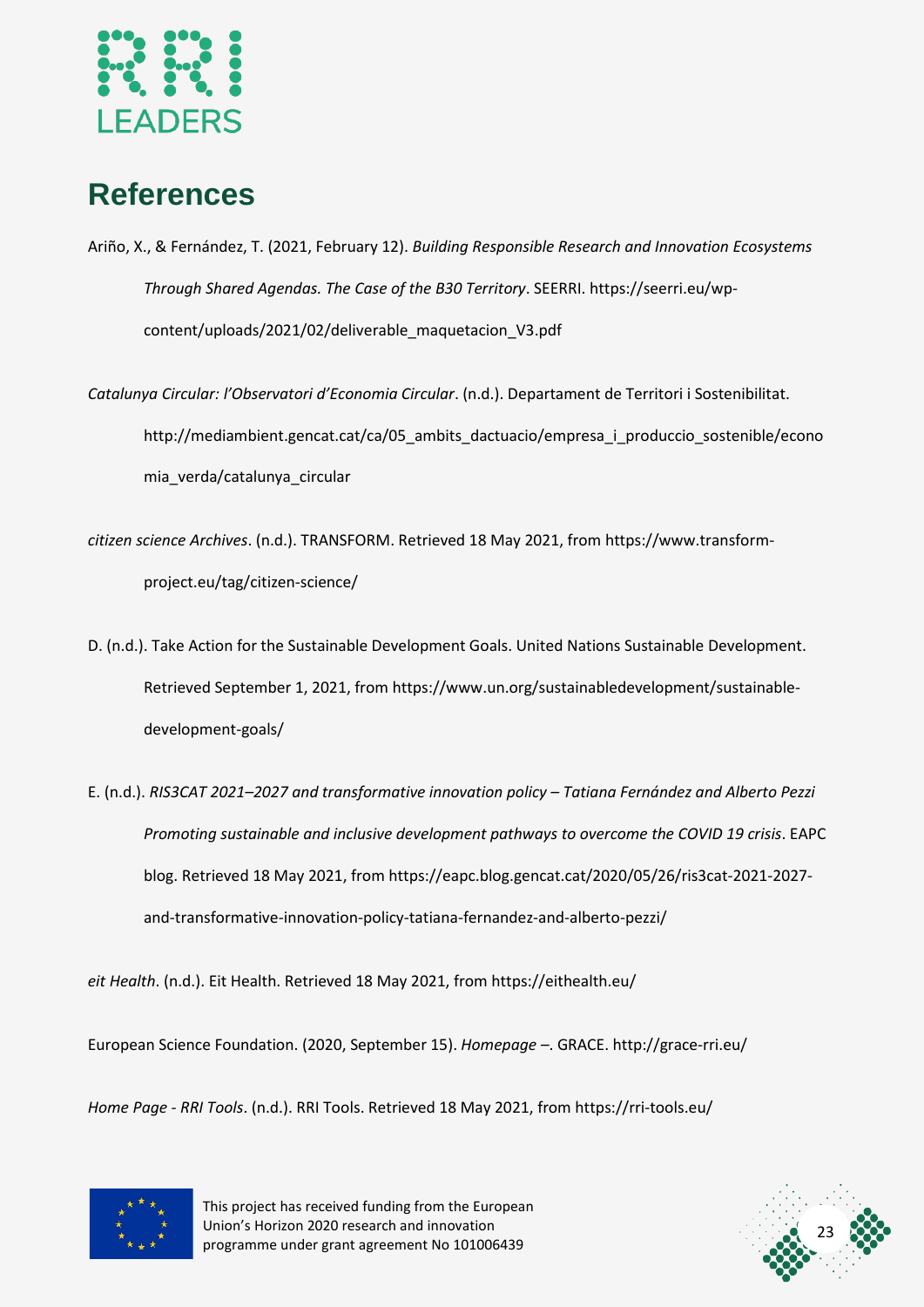

*Integrating RRI into Higher Education Institutions*. (2018, May 10). Heirri - Higher Education Institutions & Responsible Research and Innovation. https://heirri.eu/

Krüger, K., Molas, A., & Jiménez-Esteller, L. (2020, February). *Responsible Research & Innovation in Catalonia. Technical Report*. Researchgate. https://www.researchgate.net/publication/341641920 Responsible Research Innovation in Cata lonia\_Technical\_Report

*Livin - Virtual Community Platform*. (n.d.). Living Innovation. Retrieved 18 May 2021, from https://www.living-innovation.net/explore

*Pacte Nacional per a la Societat del Coneixement – PN@SC*. (n.d.). Departament d'Empresa i Coneixement. Retrieved 18 May 2021, from http://empresa.gencat.cat/ca/intern/pnsc

Panciroli, A., Santangelo, A., & Tondelli, S. (2020, July 15). *Mapping RRI Dimensions and Sustainability into Regional Development Policies and Urban Planning Instruments*. Researchgate. https://www.researchgate.net/publication/343003661\_Mapping\_RRI\_Dimensions\_and\_Sustainabil ity\_into\_Regional\_Development\_Policies\_and\_Urban\_Planning\_Instruments

*Portal de la Recerca de Catalunya: Pàgina d'inici*. (n.d.). Portal de Recerca de Catalunya. Retrieved 18 May 2021, from https://portalrecerca.csuc.cat/

*RELOS3*. (2021, May 11). Interreg Europe. https://www.interregeurope.eu/relos3/

*RELOS3 Action Plan for Sabadell*. (2020). Interreg Europe.

https://www.interregeurope.eu/fileadmin/user\_upload/tx\_tevprojects/library/file\_1612451809.pd

f



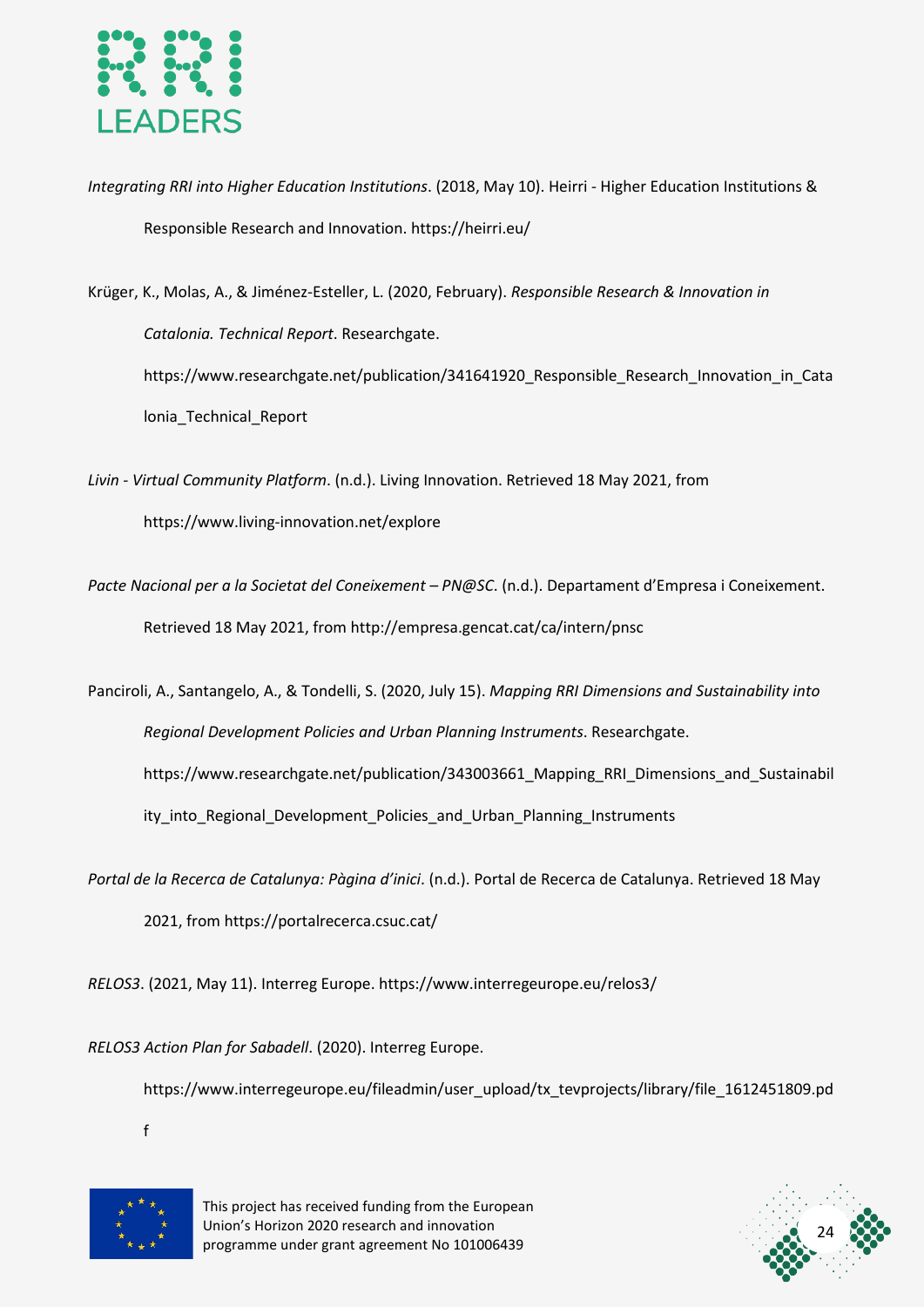

*Research and Innovation Strategy for the Smart Specialisation of Catalonia (RIS3CAT) - Internal Market, Industry, Entrepreneurship And Smes - European Commission*. (n.d.). EAPAC Blog. Retrieved 18 May 2021, from https://ec.europa.eu/growth/tools-databases/regional-innovation-monitor/policydocument/research-and-innovation-strategy-smart-specialisation-catalonia-ris3cat

Rodriguez, V. (n.d.). *Catalonia | Geography, Independence Movement, & History*. Encyclopedia Britannica. Retrieved 18 May 2021, from https://www.britannica.com/place/Catalonia

*The research and innovation strategy for the smart specialisation of Catalonia.* (n.d.). Catalonia Trade & Investment. Retrieved 18 May 2021, from

http://catalonia.com/newsletter\_news/newsletter/issue6/ris3cat.jsp